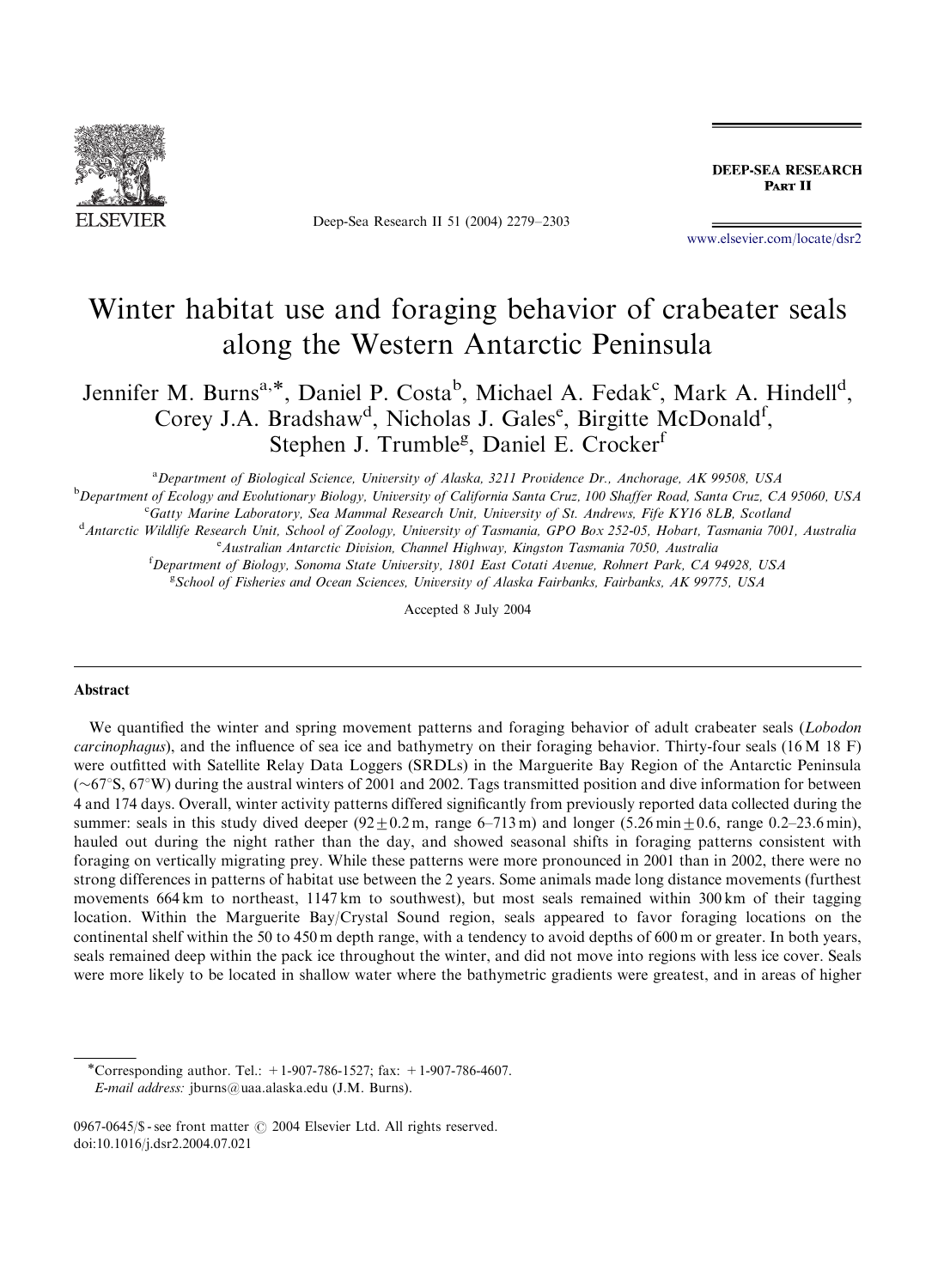sea-ice concentration. In combination, these findings suggest that crabeater seals alter their behavior to accommodate seasonal and/or annual fluctuations in seasonal sea ice and associate with bathymetric features likely to concentrate prey patches.

 $\odot$  2004 Elsevier Ltd. All rights reserved.

#### 1. Introduction

The pack ice region surrounding Antarctica is home to six species of pinnipeds (Antarctic fur seal, Arctocephalus gazella, crabeater, Lobodon carcinophagus, Weddell, Leptonychotes weddellii, Ross, Ommatophoca rossii, leopard, Hydrurga leptonyx, and Southern elephant, Mirounga leonina, seals) that account for much of the world's total pinniped biomass [\(Laws, 1977, 1985\)](#page-23-0). As a group, these species are among the dominant predators in the Southern Ocean, and as such, changes in their abundance or distribution will likely influence the trophic structure of the Southern Ocean [\(Laws, 1985](#page-23-0); [APIS, 1995](#page-21-0); [Costa and](#page-22-0) [Crocker, 1996;](#page-22-0) [Hofmann et al., 2002\)](#page-22-0). At the same time, shifts in the trophic structure of the Southern Ocean due to natural or anthropogenic impacts can influence the foraging behavior, reproductive success, and survival of these apex predators ([Bengtson and Laws, 1985;](#page-21-0) [Testa et al., 1991](#page-23-0); [Lunn et al., 1994](#page-23-0); [Guinet et al., 1994\)](#page-22-0). Recent studies have focused on how researchers might use demographic or behavioral changes in apex predators as indications of ecosystem events [\(Boyd](#page-21-0) [and Murray, 2001](#page-21-0); [Hindell et al., 2003](#page-22-0)), and linking shifts in predator and prey dynamics with environmental variability is a key goal of the US Southern Ocean GLOBEC (GLOBal ocean ECosystems dynamics) research program [\(Hofmann](#page-22-0) [et al., 2002](#page-22-0)). However, for these efforts to be successful we must have information on how animals locate and utilize the resources available to them, and how such use varies temporally and spatially.

Marine mammals are not randomly distributed throughout the habitat, but instead are concentrated in more productive waters. As a result, predator distributions have been used as indices of resource availability ([van Franecker, 1992](#page-23-0); [Ancel](#page-21-0) [et al., 1992](#page-21-0)). However, not only do predator distributions track those of their prey, but for many species, regions of highly localized productivity appear critical for reproductive success and population growth [\(Costa, 1991;](#page-22-0) [Trillmich et al.,](#page-23-0) [1991;](#page-23-0) [Guinet et al., 1994](#page-22-0); [Trathan et al., 1996](#page-23-0); [Boyd and Murray, 2001](#page-21-0)). Within Antarctic waters, higher predator densities are often seen in polynyas and local eddies ([Trathan et al., 1993](#page-23-0)), at frontal systems and thermal layers ([Boyd and](#page-21-0) [Arnbom, 1991](#page-21-0); [Field et al., 2001](#page-22-0)), near sea mounts and the continental shelf break ([McConnell et al.,](#page-23-0) [1992;](#page-23-0) [Guinet et al., 2001\)](#page-22-0), and in association with certain characteristics of the marginal ice zone ([Kawaguchi et al., 1986;](#page-22-0) [Trathan et al., 1996](#page-23-0); [Ichii](#page-22-0) [et al., 1998](#page-22-0)). Many of these oceanographic features physically aggregate prey, and therefore create areas where predator foraging efficiency can be increased. However, during the Antarctic winter, resident predators face reduced productivity, increased ice cover, altered hydrographic regimes, and concomitant changes in prey abundance and availability. The strategies marine mammals use to survive in this altered foraging landscape are poorly understood, but likely depend on the magnitude of the seasonal fluctuations and the diving capabilities of the predators.

Crabeater seals are well suited for investigations of relationships between seasonal variation in foraging behavior, habitat use, and environmental conditions. Crabeater seals are abundant, yearround residents of the Antarctic pack ice, and they forage primarily on Antarctic krill (Euphausia superba) [\(Laws, 1985\)](#page-23-0). Krill is a patchily distributed prey resource that varies in abundance and energy content due to seasonal shifts in environmental conditions ([Siegel, 1988](#page-23-0); [Sprong and Schalk, 1992](#page-23-0); [Trathan et al., 1993;](#page-23-0) [Ichii et al., 1998;](#page-22-0) [Lascara et al.,](#page-23-0) [1999](#page-23-0)). Therefore, crabeater seal behavioral strategies are likely to change seasonally in response to the same factors that influence krill populations. Previous research has indicated that crabeater seal populations are sensitive to environmental fluctuations [\(Testa et al., 1991](#page-23-0); [Bester et al., 1995](#page-21-0); [APIS,](#page-21-0)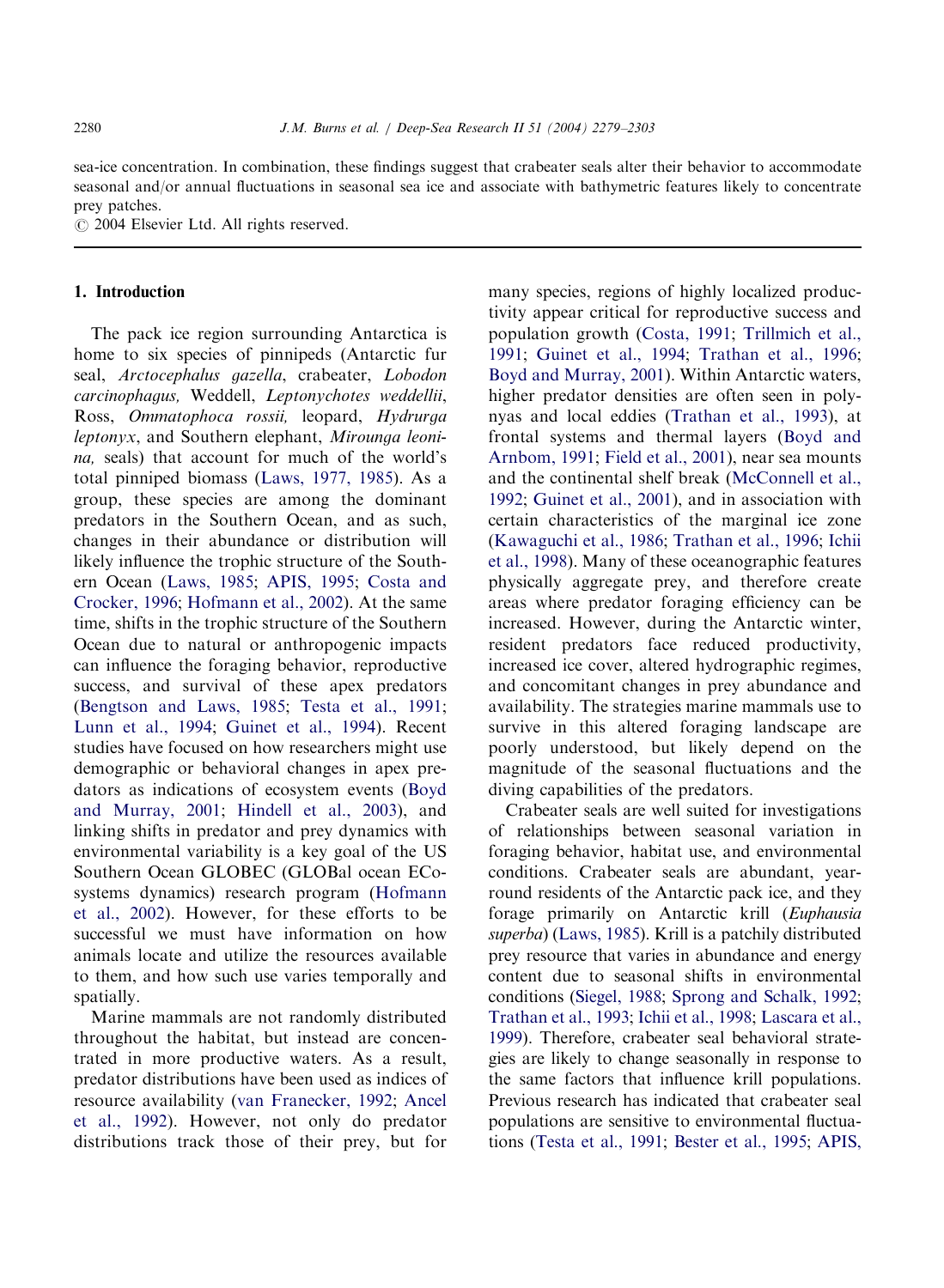<span id="page-2-0"></span>[1995](#page-21-0); [Bengtson and Laws, 1985](#page-21-0)), and that individuals are often found in areas where krill abundance is higher ([Nordøy et al., 1995](#page-23-0); [McMahon](#page-23-0) [et al., 2002\)](#page-23-0). However, most models of habitat selection rely on ship-based abundance surveys rather than individual movement patterns, and therefore focus on summertime patterns. To date, information on crabeater seal ecology during winter is largely absent.

Here, we characterize the wintertime diving and movement patterns of crabeater seals diving within the Marguerite Bay region of the Western Antarctic Peninsula (Fig. 1), with an emphasis on seasonal and spatial variation. We focus on seasonal shifts in the depth, duration, and timing of dives, and on how bathymetry and ice cover influence habitat use. We then relate seal behavior to data on prey abundance as determined by other Southern Ocean GLOBEC researchers. Our goal throughout is to determine how seals are selecting foraging locations and exploiting prey in a changing landscape. Because of their large numbers and high biomass, crabeater seals are perhaps the largest consumer of krill in the Antarctic ([Hewitt and Lipsky, 2002](#page-22-0)), and information on wintertime foraging tactics is critical for the ecosystem modeling efforts that are an ongoing component of the Southern Ocean GLOBEC program.

### 2. Methods

## 2.1. Animal handling

Crabeater seals were captured during four research cruises (23 April–6 June and 21 July– 1 September 2001; 7 April–21 May and 29 July–19 September 2002) to the Marguerite Bay Region of the Antarctic Peninsula ( $\sim 67^\circ$ S, 67°W) by the A.S.R.V. Lawrence M. Gould. Seals were sighted from the bridge, approached on foot or by inflatable boat, and sedated by an intramuscular injection of Telezol  $(0.8-1.2 \,\text{mg}\,\text{kg}^{-1})$ , autumn 2001) or Midazolam  $(0.39 - 0.84 \,\text{mg}\,\text{kg}^{-1})$ ; Hoffmann–La Roche Inc., NJ, USA, all subsequent cruises). Following induction, animals were restrained manually with a hoop net, and isoflurane



Fig. 1. Location of satellite tags deployed on crabeater seals within the Marguerite Bay study region in 2001 and 2002. Tags deployed in 2001 are indicated by  $\blacksquare$ , 2002 by  $\blacklozenge$ . Key places mentioned in the text are also indicated, and contour lines are shown at 200 m intervals.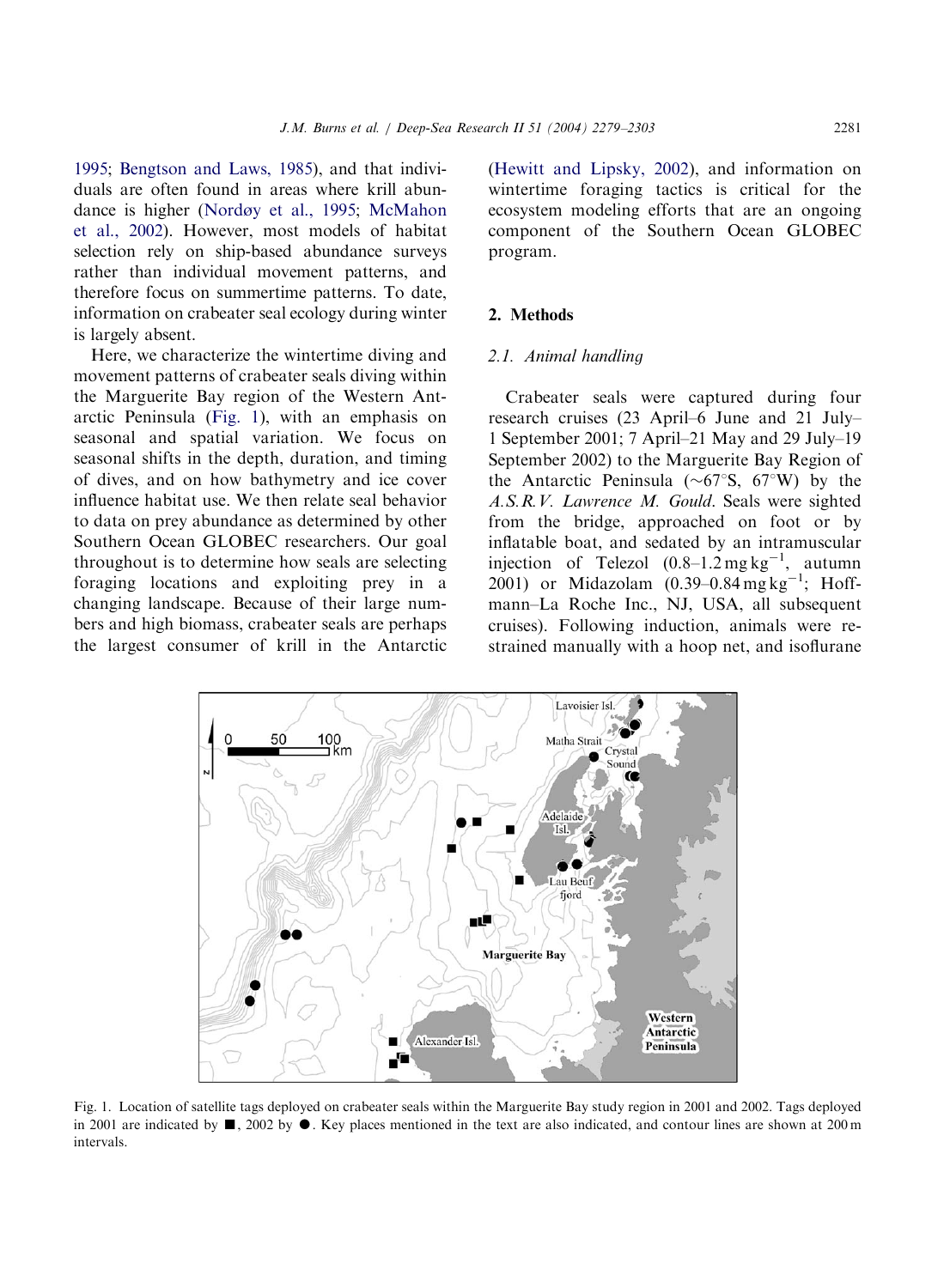was delivered at  $0.5-5\%$  with  $4-5$  L min<sup>-1</sup> oxygen flow using a non-rebreathing Bain circuit (LMG-01-04) or a circle rebreathing circuit (LMG 01-06, 02-03, 02-04) via gas mask or intubation ([Gales](#page-22-0) [and Mattlin 1998\)](#page-22-0). Once animals were quiescent, morphometric measurements (mass+ $0.5 \text{ kg}$ , length and girth $+3$  cm) were collected and a satellite-relay data logger (SRDL, manufactured by the Sea Mammal Research Unit, University of St. Andrews, Scotland) was attached to the head using Devcon<sup>TM</sup> 5-min epoxy. After completion of all procedures, animals were allowed to recover from anesthesia and released. All animal handling protocols were authorized under US Marine Mammal Permit #1003-1665-00 and approved by Institutional Animal Care and Use Committees at University of Alaska Anchorage and University of California Santa Cruz.

## 2.2. Satellite relay data logger programming

The SRDL tags were programmed to collect data on a range of activity patterns. Tags recorded dive depth, start time, duration, and post-dive surface intervals (4 s sampling frequency), and the start time and duration of haulouts. In addition, for each four-h period of the day, tags recorded the percent time the animals spent hauled out, in water ( $\lt 6$  m depth), and diving (activities  $> 6$  m depth), the total number of dives made, and the average depth and duration of all dives in that period. Depth was transmitted with a resolution that increased from 3 to  $24 \text{ m}$  (3 m surface to 50 m; 24 m once dives exceeded 375 m), to a maximum depth reading of 712.5 m. Dive duration was transmitted with a resolution ranging from 6 s for dives shorter than 9 s, to 48 s once dives exceeded 741 s, with a maximum duration of 1413 s. Dive data were transmitted every 45 s when the animals were on the surface at sea, and at 80 s intervals during the first 2 h of each haulout. Tags then cycled 3 h 'off', 2 h 'on' for the remainder of the haulout, with a maximum of 500 transmissions per day. The ARGOS system calculated animal position from received transmissions ([Service](#page-23-0) [Argos, 1996](#page-23-0)). Since positions were time-referenced, it was possible to determine the approximate location of all dives. Additional tag programming details have been previously published [\(Fedak et al., 2001, 2002](#page-22-0)). All time variables were collected in Greenwich Mean Time (GMT) and corrected for local time based on the geographic position of the seal at that time (local solar time=GMT + degrees longitude/15).

# 2.3. Activity patterns and dive frequency

Activity patterns and dive frequencies were determined only for those days when data were received from all 6-h periods. This summary information was then used to determine the percent time that individual seals spent in three different activity states: hauled out, in water but at the surface  $( $6 \text{ m}$ )$  and diving  $(>6 \text{ m})$  each day. All proportions were arcsin transformed  $(p' =$ arcsin  $\sqrt{p}$ ) prior to analysis. Linear, mixed-effects, repeated measures analyses were used to determine the impact of period of day and month on the activity patterns of individual seals ( $SPSS^{\odot}$  11.5). Since light levels changed dramatically across the seasons, not all periods were similar (i.e. light levels 4–8 a.m. were lower in July than October). Therefore month was treated as the primary fixed factor and period was nested within month. Each year was treated separately due to the differential temporal coverage in 2001 (May–November) and 2002 (April–September). We used an autoregressive moving average covariance structure and a random intercept term. Bonferroni adjusted confidence intervals were used to compare the estimated marginal means for the modeled factors (significance assumed at  $P < 0.05$ ).

# 2.4. Haulout patterns

The start and end time of all haulouts was determined, and the average haulout start, end, duration, and interval was then calculated for each seal in each month of the study. The average start and end time of all haulouts was determined using the circular statistics analysis package Oriana 1.0 (Kovach Computing Services, UK), and these data used to test the effect of month and year in a twoway analysis of variance (ANOVA).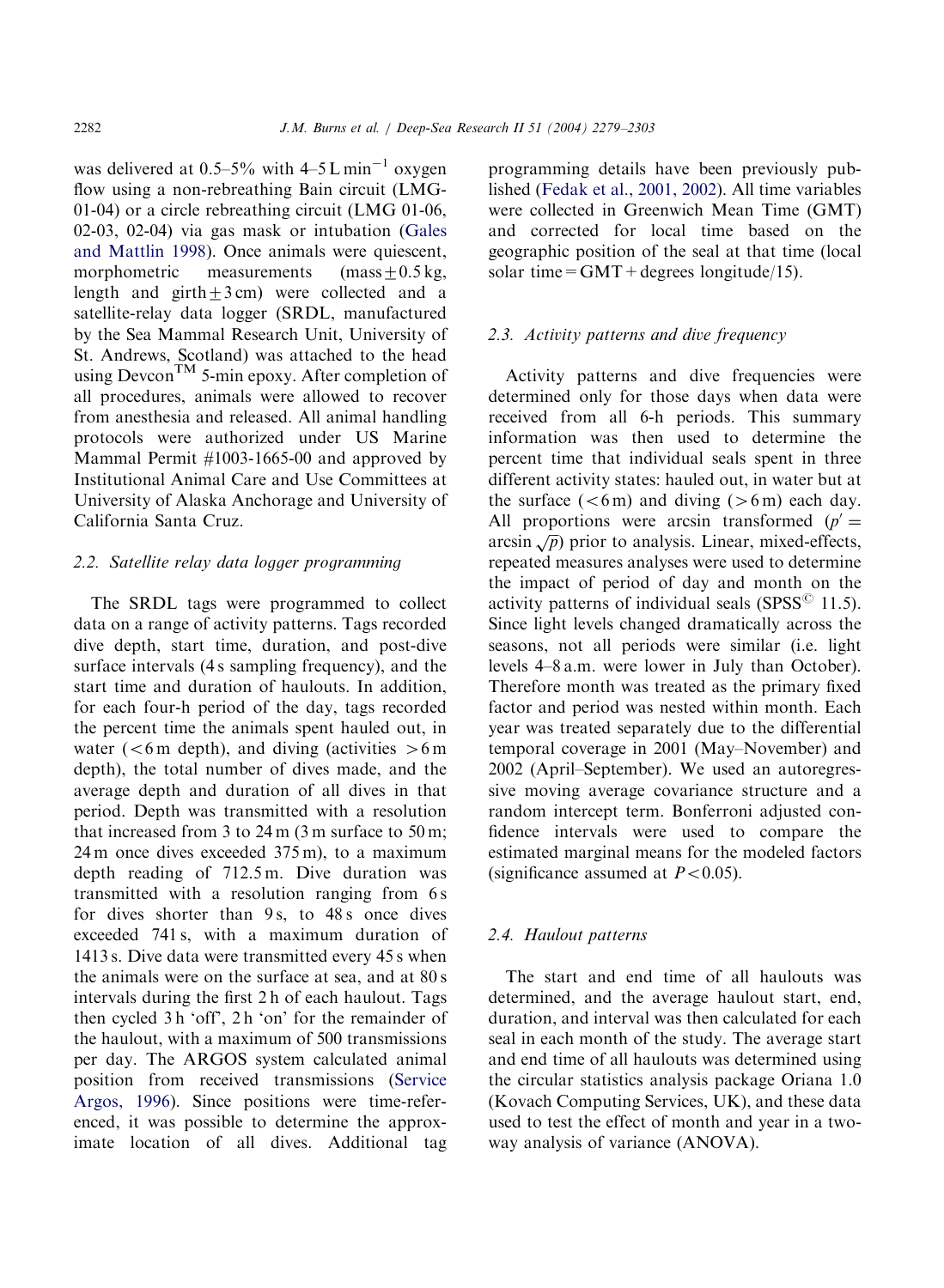## 2.5. Dive data analysis

To control for the abundance of short and shallow dives, and because dive depth and duration were bimodally distributed, dives were separated into two categories: dives  $\leq 24$  m and dives  $>$  24 m, where 24 m was the minimum value between the two depth distributions. This separation resulted in three positively skewed distributions: depth and duration of dives  $\leq 24$  m, and depth of dives  $>24 \,\text{m}$ . The duration of dives  $>$  24 m was normally distributed. All skewed distributions were log-transformed prior to analyses. To remove internal data-processing errors that were present in a few of the 2002 tags, dives that required ascent or descent swim speeds in excess of  $6 \text{ m s}^{-1}$  were removed from the data set. This cutoff speed is more than double the average swim speeds of most phocids ([Williams, 2002\)](#page-24-0), making it a highly conservative criterion.

To test for diel and seasonal effects on dive behavior, the average depth and duration of dives were determined for each individual seal in each hour of each month. As with activity patterns, these mean values were analyzed using a linear mixed-effects repeated measures model, with seal as the subject, an autoregressive moving average covariance structure, and a random intercept term. In these analyses, month was treated as the main term, hour was nested within month, and the measure was the mean value for each individual seal for that month and hour. Cases with fewer than five dives were omitted from the analyses, and separate analyses were run for each year and dive category. To identify significant differences within factors marginal means were compared, using Bonferroni adjustments of the confidence intervals to account for the number of internal comparisons ([Sokal and Rohlf, 1995](#page-23-0)). All statistical analyses of dive data were carried out in SPSS 11.5 (SPSS Inc., USA).

## 2.6. Spatial analysis

Information received from the tags was integrated into Access databases, and exported into Interactive Data Language (IDL 5.0, Research Systems, Inc) and ArcGIS (ESRI, Inc., USA) for analysis. Locations were screened by an iterative forward/backward averaging filter that identified and excluded locations that would require rates of travel greater than  $4 \text{ m s}^{-1}$  ([Vincent et al., 2002\)](#page-24-0). The maximum distance traveled was calculated as the difference between the original tagging location and the furthest average daily position.

Habitat-use patterns were assessed by determining the overall percent time that all seals spent in different regions of the study area, and then comparing this usage data with the physical characteristics of the habitat. To determine usage, the study area was divided into  $5 \times 5 \text{ km} (25 \text{ km}^2)$ raster grid cells, and the time spent in each grid cell determined by interpolating between locations assuming constant average speed. This allowed us to determine the seal's putative time of entry and exit for each cell along the trajectory. A spatial grain of 5 km was chosen because (1) finer grains  $(i.e., < 5 km)$  would have made the summary of spatial data (water depth, sea ice concentration) difficult due to the different spatial scale between seal use and sea ice concentration, (2) finer grains would have made it impossible to determine the variance of depth and prevented the use of depth as a covariate in a general linear model, and (3) this scale provided a method of summarizing overall use from all sampled seals within a single spatial unit. Once entry and exit times were determined for each individual animal, the overall percent of time spent in each grid cell was determined for all animals combined, for each month of the study. All routines were processed in IDL ([Bradshaw et al., 2002](#page-21-0)).

To determine if seals were actively selecting regions with particular depth or sea-ice characteristics, we examined the relationship between the percent time spent in each grid cell, and the depth and percent ice concentration. Bathymetry was determined using the ETOPO2 Global  $2'$  elevations, and there were a mean of 4.8 ETOPO2 bathymetry estimates per  $5 \times 5$  km grid cell. This allowed both the mean and standard error of the depth per cell tobe calculated. Data on the monthly sea-ice concentration were acquired from the Defense Meteorological Satellite Program (DMSP) Special Sensor Microwave/Imager (SSM/I) from the National Snow and Ice Data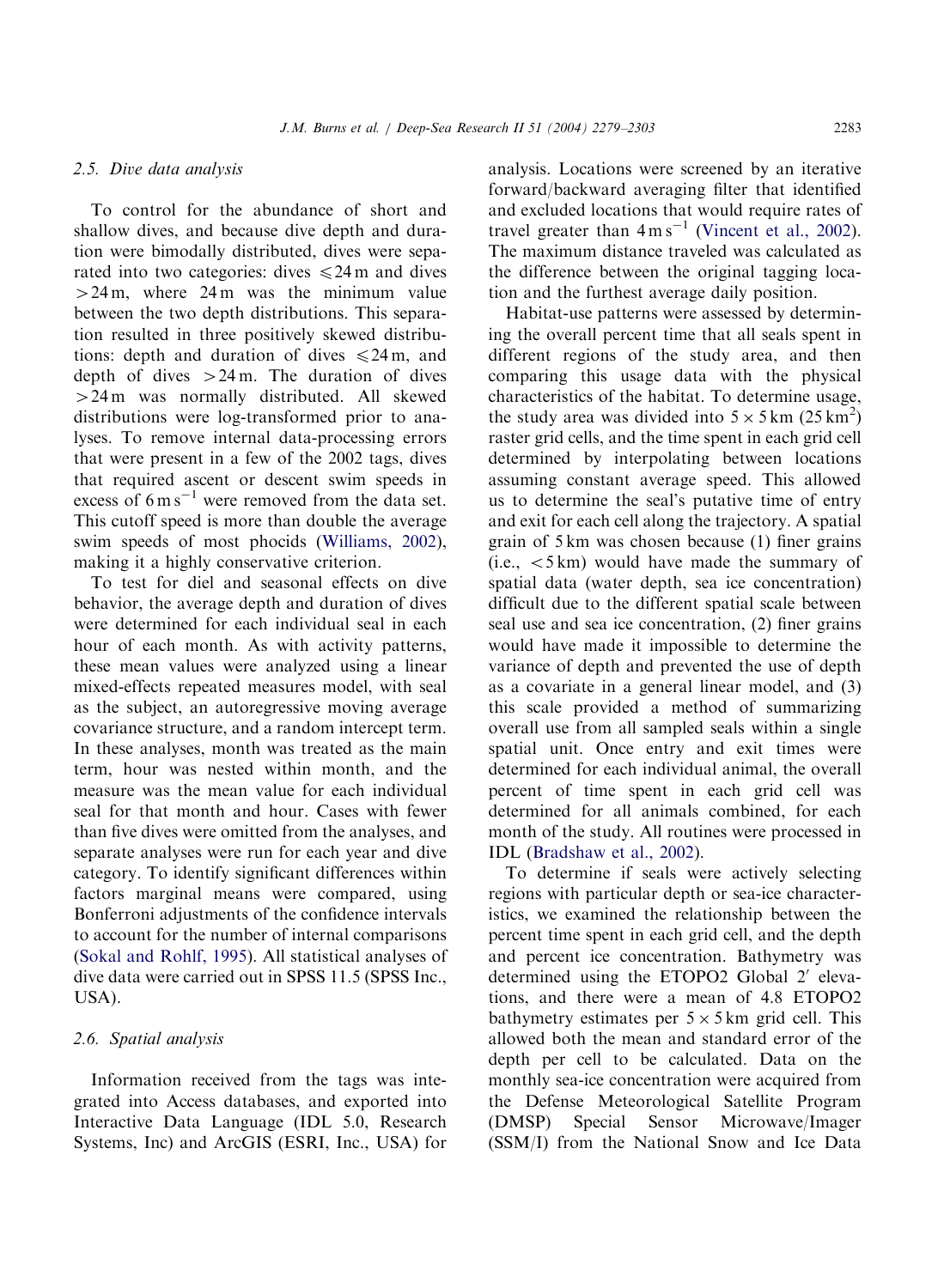Center (NSIDC) in Boulder, Colorado, and the bootstrap algorithm monthly sea-ice concentrations from the F13 instrument [\(Comiso, 1990\)](#page-22-0) was used to obtain concentrations from 0% (open water) to 100% (closed ice cover) in every 25 km grid cell in the region surrounding Antarctica. Because the grain size for ice was larger than for seal use,  $50 \text{ km} \times 50 \text{ km}$  grid cells for sea ice were generated from the point data. Polygons of seal habitat usage were then overlaid onto the sea-ice polygons and the mean value of sea ice per grid cell of seal usage was calculated. Thus, many  $5 \times 5$  km grid cells of usage had identical sea-ice concentration estimates (e.g., within cell variance in sea-ice could not be estimated).

Once the mean seafloor depth, most common sea-ice concentration, and the time spent in each grid cell were tabulated, the total time spent for all seals was determined within each pre-defined habitat class. These classes were based on the distribution of habitat types available. For bathymetry, we divided the habitat into 100-m depth classes (e.g.,  $0-49$  m = 0' m class,  $50-149$  m = '100' m class, etc.), but because seals spent very little time in depth classes  $\geq 700$  m, only those classes  $\langle 700 \text{ m}$  were considered. For sea-ice concentration, we summarized the mean monthly sea-ice concentrations into classes of 10% cover (e.g.,  $0-19\%$  ice cover, thereafter in  $10\%$  increments), and so considered a total of nine ice habitat classes. The amount of time that seals spent in each grid was the index of habitat use.

Habitat availability was determined by assuming that the distribution of all sampled seals represented the maximum dispersal capability within a specific time period (e.g., year; month). All grid cells occupied within a specific time period were outlined with a minimum convex polygon (MCP; [White and Garrott, 1990\)](#page-24-0). The resulting area was used to define the boundary of the 'available' environmental variable (bathymetry or sea ice) during that time period. For example, selection for sea-ice was determined by comparing the time spent per sea ice class to the mean sea ice available within the MCP area as defined for that month. For these analyses, the MCPs for the 2 years were combined so as to have the largest range of ice types available.

Habitat selection was determined by comparing modified Bonferroni-corrected 95% confidence intervals for the use and availability, as estimated for each depth and sea-ice concentration class ([Neu et al., 2002\)](#page-23-0). For each class, the 95% confidence intervals for both the proportion used and availability were calculated as

$$
P_i \pm z_{\alpha/2k} \sqrt{\frac{P_i(1-P_i)}{t}},
$$

where  $P_i$  is the proportion of habitat type i (depth or sea-ice class) used or available,  $z_{\alpha/2k}$  is the upper standard normal variate corresponding to a probability tail area of  $\alpha/2k$ , k is the number of habitat classes, and  $t$  is the total number of use hours estimated from the IDL output routines per month (sea-ice) or per year (bathymetry). When the lower 95% confidence interval for use exceeded the upper 95% confidence interval for availability, that habitat class was said to be significantly selected. When the upper 95% confidence interval for availability was less than the lower 95% confidence interval for use, that habitat class was said to be significantly avoided. When the 95% confidence interval for availability fell within the 95% use confidence interval, that habitat type was said to be used randomly with respect to its availability.

To determine if the amount of time that the seals spent in different areas of the habitat varied in response to physical characteristics of the environment, we examined the relationship between the time spent per  $5 \times 5$  km grid cell, the study year, and the mean depth, standard error of depth, sea ice concentration using a generalized linear model (the GENMOD procedure in SAS 6.11 with a Poisson error model and a log link; [McCullagh](#page-23-0) [and Nelder, 1989;](#page-23-0) [McMahon et al., 2002](#page-23-0)). This effort differs from that described above, as it focuses solely on the cells used by seals, and does not address the availability issue. The number of hours crabeater seals spent per grid cell and the mean depth per grid cell were log-transformed to normalize the data and reduce heteroscedasticity. For the estimated sea-ice concentrations, the For the estimated sea-to concentrations, the angular transformation  $(x' = \arcsin \sqrt{x})$  was used. The standard error of the depth estimate was used as a surrogate for bathymetric gradient. We chose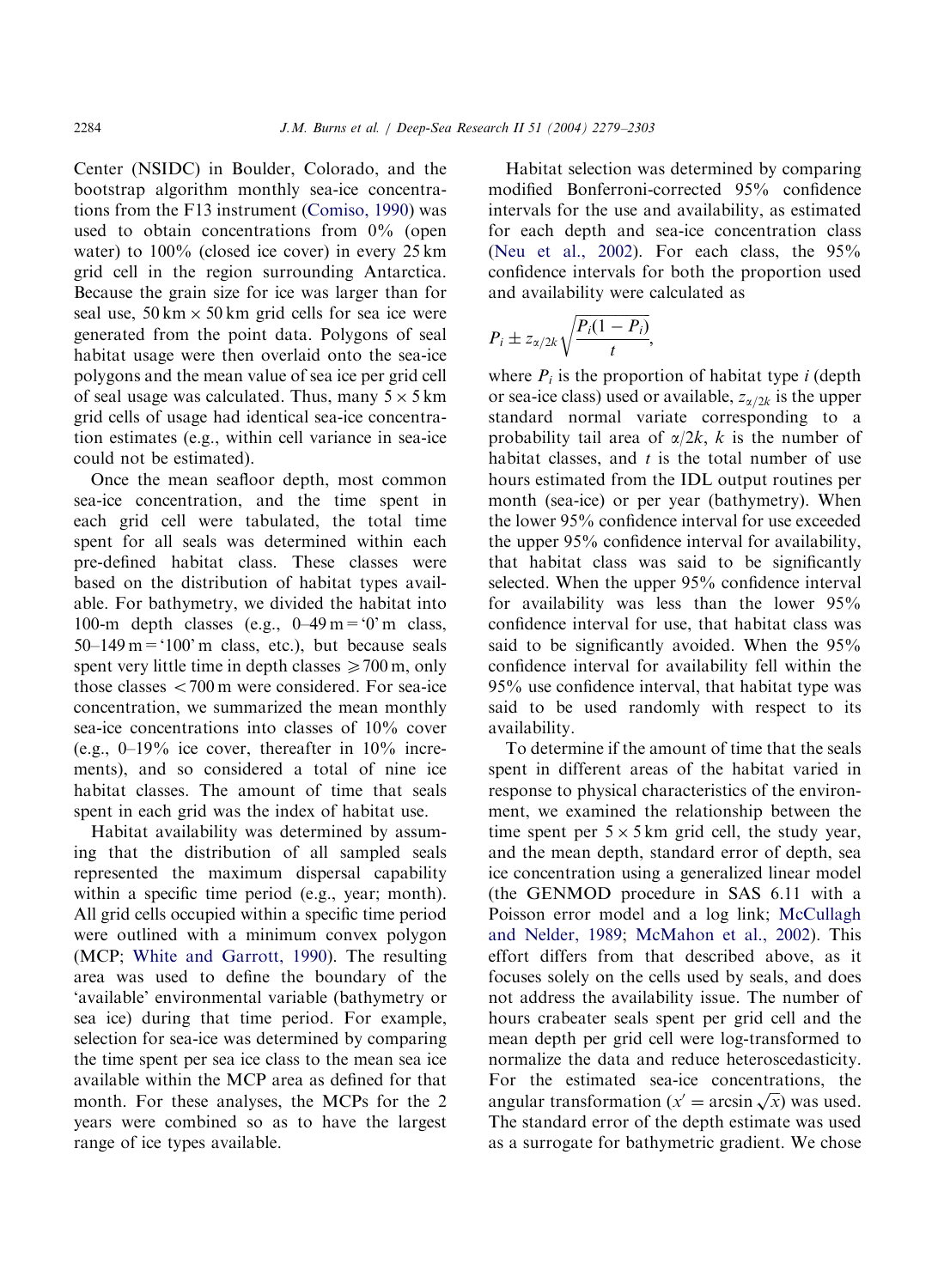the most parsimonious model by examining all months together, and removing variables (year, depth,  $SE_{depth}$ , sea-ice) in a stepwise fashion. The change in deviance was assessed using  $\chi^2$  comparisons ([McMahon et al., 2002](#page-23-0)). The resulting model was then applied to each winter month separately.

## 3. Results

## 3.1. Animal handling and tag performance

During the four Southern Ocean GLOBEC cruises we captured 46 crabeater seals (24 M, 22 F; 14 in 2001, 29 in 2002), and instrumented 34 seals  $(18 \text{ F}, 16 \text{ M})$  with SRDLs [\(Fig. 1](#page-2-0), [Table 1\)](#page-7-0). Animals ranged in mass from 113 to 413 kg, and all but the smallest female were judged tobe 2 years or older based on mass and standard length ([Laws et al., 2003\)](#page-23-0). Animals were easily approached, and reacted well to handling procedures (mean handling time  $114 \pm 7$  min). No adverse effects due to anesthesia protocols were noted. Scats collected from ice floes used by seals in 2001 contained only krill, while those from 2002 contained hard parts from both krill and fish, indicating that crabeater seals in the Marguerite Bay region were occasionally supplementing their zooplankton diet with fish.

The SRDL tags transmitted data for between 4 and 174 days [\(Table 1\)](#page-7-0). In most cases, transmission failure could be attributed to antenna loss, as signal strength decreased and the proportion of successful transmissions declined prior to reception of the last transmission. Because tags deployed in autumn transmitted for longer than those deployed in winter (84.1  $\pm$  14.7 vs. 47.7  $\pm$  6.5 days), and tags deployed in the relatively lighter ice year (2001) lasted longer than those deployed in the heavier ice year (2002) (72.6.1 $\pm$ 9.4 vs.  $57.2 \pm 12.6$  days), we hypothesize that failure was due to antenna wear against the ice. When still functioning properly, we received an average of 21 (1–42) positions per day from the tags, of which an average of 15 (1–32) passed through the position screening algorithms. In total, we received information on 104–440 dives in 2001 and 46–751 dives in 2002. Data-processing errors resulted in the

removal of 0.97% of the dives from the 2002 record.

#### 3.2. Activity patterns

Overall, seals spent  $29.7 \pm 8.8$ <sub>(SD)</sub>% of their time at the surface,  $45.2 \pm 11.6\%$  diving, and  $25.1+14.4\%$  hauled out. While all three activity patterns varied by month and period, the pattern was similar between years [\(Fig. 2](#page-8-0)). The proportion of time seals spent at the surface varied by month in both 2001 and 2002 (2001:  $F_{6,104.6} = 5.370$ ,  $P<0.001$ ; 2002:  $F_{6,51.7} = 3.129$ ,  $P = 0.011$ ), with a decrease as the season progressed and ice formed. In addition, the proportion of time spent at the surface varied by time of day in both years (2001:  $F_{35,94,3} = 1.948, P = 0.006; 2002: F_{35,81,3} = 2.596,$  $P<0.001$ ). The pattern was similar across months, with seals spending the least amount of time near the surface in midday, and the most at night.

The proportion of time spent hauled out increased significantly as the season progressed in 2001 but not in 2002 (month effect 2001:  $F_{6,43,2} =$ 2.480,  $P = 0.038$ ; 2002:  $F_{6,55,4} = 1.791$ ,  $P = 0.118$ ). However, time of day significantly influenced time spent hauled out within each month in both study years (Period (month) 2001:  $F_{35,87,3} = 2.115$ ,  $P =$ 0.003; 2002:  $F_{35,102,1} = 2.959$ ,  $P < 0.001$ ). Haulout was more common in early morning from May to July, and in late afternoon September to November. These effects were not solely due to the long haulout by seal G010 (discussed below) for they persisted when she was excluded from the data set.

The proportion of time spent diving  $(56 \text{ m})$ varied by time of day in 2001 and 2002 (2001:  $F_{35,125.9} = 3.516, P < 0.001; 2002: F_{35,105.4} = 2.042,$  $P = 0.003$ , with a greater proportion of dives around midday from April to June, and around midnight from September to November. Time spent diving also varied by month in 2001 (month:  $F_{6,68,4} = 3.636, P = 0.003$  largely due to a decline in the proportion of time spent diving in October and November. There was no effect of month in 2002.

The mean number of dives made per day varied by year, month, and period of day. Overall, seals in 2001 made fewer dives than seals in 2002  $(119 \pm 40_{\rm (SD)} \text{ vs. } 188 \pm 42 \text{ dives day}^{-1}, t_{31} = 4.854,$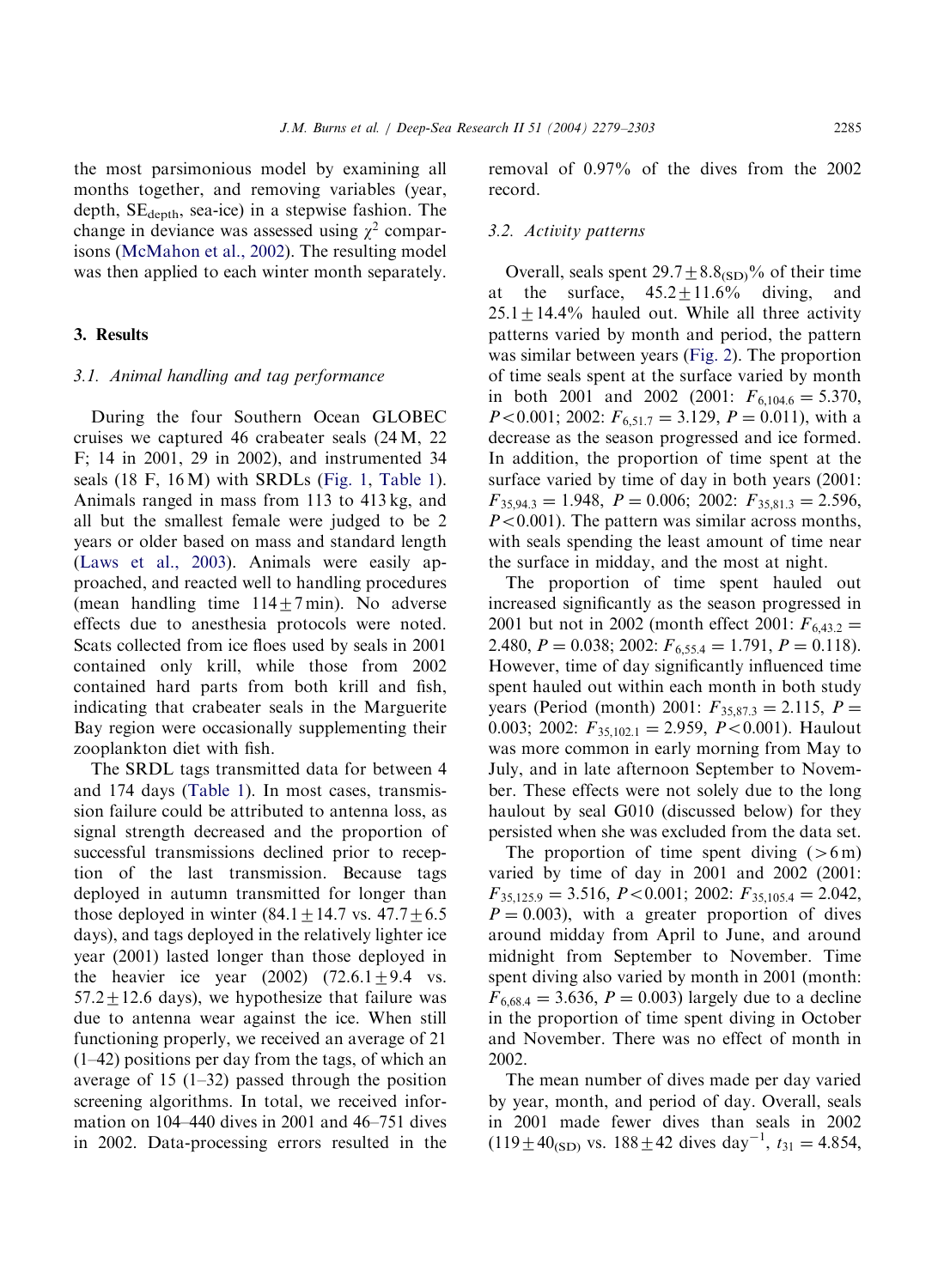<span id="page-7-0"></span>Table 1

| Seal ID | Sex    | Mass (kg)        | First transmission | Last transmission | Deployment days |
|---------|--------|------------------|--------------------|-------------------|-----------------|
| G001    | Female |                  | 5/7/2001           | 10/1/2001         | 147             |
| G002    | Male   | $287^{\rm a}$    | 5/11/2001          | 10/22/2001        | 164             |
| G003    | Female | 258 <sup>a</sup> | 5/11/2001          | 10/31/2001        | 173             |
| G004    | Male   | 342 <sup>a</sup> | 5/23/2001          | 8/26/2001         | 95              |
| G005    | Female | 293 <sup>a</sup> | 5/23/2001          | 9/24/2001         | 124             |
| G006    | Female | $413^a$          | 5/23/2001          | 9/6/2001          | 106             |
| G007    | Male   | 287 <sup>a</sup> | 5/23/2001          | 10/8/2001         | 138             |
| G008    | Female | $355^{\rm a}$    | 5/25/2001          | 6/18/2001         | 24              |
| G009    | Male   | 179.0            | 8/2/2001           | 9/23/2001         | 52              |
| G010    | Female | 307.0            | 8/6/2001           | 11/29/2001        | 115             |
| G011    | Male   | 232.0            | 7/30/2001          | 11/18/2001        | 111             |
| G012    | Female | 288.0            | 8/6/2001           | 9/14/2001         | 39              |
| G013    | Male   | 234.0            | 8/7/2001           | 10/24/2001        | 78              |
| G014    | Male   | 284.0            | 8/10/2001          | 11/18/2001        | 100             |
| G015    | Male   | 234.0            | 8/15/2001          | 10/21/2001        | 67              |
| G016    | Female | 273.0            | 8/22/2001          | 10/18/2001        | 57              |
| G017    | Female | 117.5            | 4/15/2002          | 5/23/2002         | 38              |
| G018    | Male   | 156.5            | 4/15/2002          | 04/27/02          | 12              |
| G019    | Female | 155.5            | 4/15/2002          | 4/22/2002         | 7               |
| G021    | Male   | 270.5            | 4/17/2002          | 8/1/2002          | 106             |
| G022    | Female | 268.0            | 4/20/2002          | 9/17/2002         | 150             |
| G023    | Male   | 174.0            | 4/23/2002          | 6/10/2002         | 48              |
| G024    | Female | 256.0            | 4/27/2002          | 10/1/2002         | 157             |
| G026    | Female | 266.0            | 4/27/2002          | 10/24/2002        | 180             |
| G031    | Female | 385.0            | 8/6/2002           | 9/24/2002         | 49              |
| G033    | Female | 267.5            | 8/6/2002           | 10/4/2002         | 59              |
| G034    | Female | 294.5            | 8/6/2002           | 9/17/2002         | 42              |
| G035    | Female | 238.0            | 8/7/2002           | 8/12/2002         | 5               |
| G036    | Female | 207.0            | 8/7/2002           | 9/13/2002         | 37              |
| G038    | Male   | 273.0            | 8/9/2002           | 8/20/2002         | 11              |
| G039    | Male   | 246.5            | 8/12/2002          | 10/25/2002        | 74              |
| G040    | Male   | 301.5            | 8/13/2002          | 9/7/2002          | 25              |
| G041    | Male   | 269.0            | 8/13/2002          | 8/25/2002         | 12              |
| G042    | Male   | 224.0            | 8/17/2002          | 10/16/2002        | 60              |

Summary information on crabeater seals outfitted with SRDL tags, showing sex, mass, and the first and last dates of data transmission for seal behavior or location

<sup>a</sup>Due to equipment failure, mass was calculated based on length and girth following [Laws et al. \(2003\).](#page-23-0)

 $P<0.001$ ). In both years, month had a significant impact on dive frequency (2001:  $F_{6,61.9} = 2.673$ ,  $P = 0.023$ ; 2002:  $F_{6,53,7} = 2.850$ ,  $P = 0.018$ ), with dive frequency higher in October and November in 2001, and lower in September 2002. While the diel pattern was similar in both years, the time of peak diving activity changed across the months (significant period by month effects 2001:  $F_{35,90.1}$  = 3.202,  $P < 0.001$ ; 2002:  $F_{35,89.6} = 2.092$ ,  $P = 0.003$ ). Dives were more frequent around local noon

between April and July, but least frequent around noon from September on. However the pattern was less evident in 2002 than in 2001 ([Fig. 3\)](#page-9-0).

# 3.3. Haulout patterns

During this study crabeater seals hauled out 1440 times. One haulout was unique: adult female G010 hauled out for 607 h from 14 October to 8 November 2001; this behavior likely reflects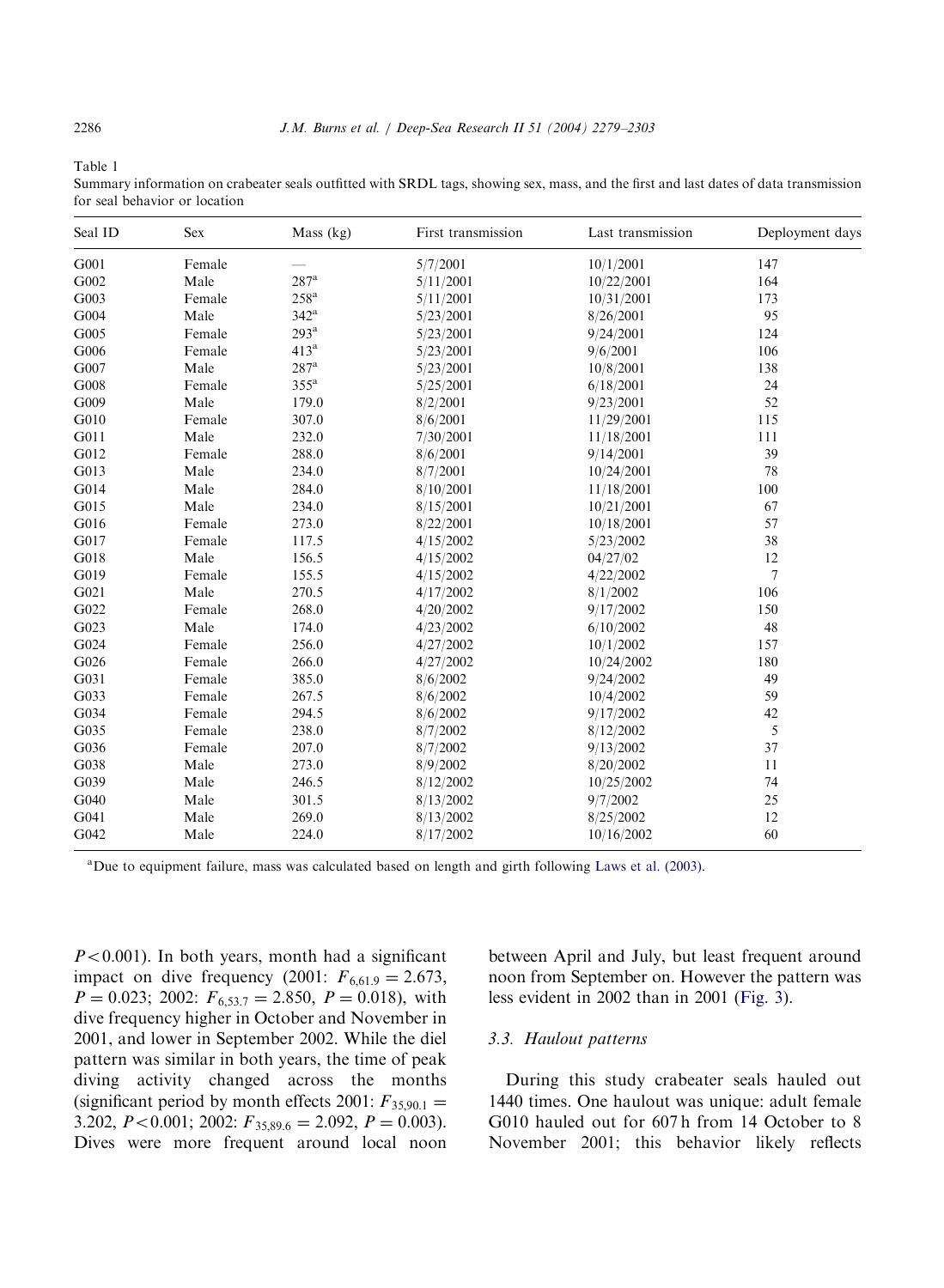<span id="page-8-0"></span>parturition and lactation. Other than this single long haulout, most haulouts were shorter than 24 h (mean  $8.0+0.7$  h, with only eight events lasting



longer than 24 h). On average, haulouts occurred once a day (mean interval  $26.9+1.7$  h). There was no difference in haulout duration or intervals due to month or year. However, the timing of haulouts shifted during the study period. Before midwinter (April–July), seals hauled out in the late afternoon  $(16:45+0:16)$ , and returned to the ocean in the early morning  $(3:04+2:00)$ . After midwinter, the pattern shifted, with haulouts starting in the morning and ending in late afternoon  $(07:17+1:41)$ to  $16:50+0:44$ ; [Fig. 4](#page-10-0)).

### 3.4. Dive data

For all dives combined, the mean dive depth was 75.8 m $\pm$ 33.9<sub>(SD)</sub> (range for all dives 6–664.5 m) and the mean dive duration was  $4.6 \text{ min} \pm 1.5$ (range 0.2–23.6 min). Because dives longer than 23.6 minutes were assigned this maximum value, it is possible that seals made longer dives. When dives were separated into the two categories (shallow  $\langle 24 \text{ m}$ , or deep  $> 24 \text{ m}$ ), deeper dives were more common: overall, 65.9% of dives were deeper than 24 m. Individually, the proportion ranged from 57.2–86.3% in 2001 to 10.9–78.4% in 2002.

In general, there was no seasonal or diel influences on the depth or duration of shallow dives. The only exception to this was in 2001, when dive duration varied by month  $(F_{6,79,7} = 3.278)$ ,  $P = 0.006$ , with dives in November significantly shorter than those in May–August. However, the mean difference was generally small  $(< 5 s)$ . Overall, dives averaged  $11.0 \pm 5.3$  m<sub>(SD)</sub> and  $89.5 + 103.3$  s.

In contrast, deeper dives  $(\geq 24 \,\mathrm{m})$  varied by time of day and season. In both 2001 and 2002 month

Fig. 2. Activity patterns of crabeater seals by month in 2001 and 2002. (A) mean $\pm$ SE time spent hauled out per day; (B)  $mean \pm SE$  time spent in the water but at depths shallower than 6m each day; (C) mean $\pm$ SE time spent diving per day. Monthly average values were calculated for each seal from only those days in which data were received from all six periods, provided that there were at least 3 days of data in the month. Each individual is represented once per month, and the number of seals is indicated below the month  $(n_{2001}, n_{2002})$ . The increase in time spent hauled out in November is associated with the long haulout made by female G010.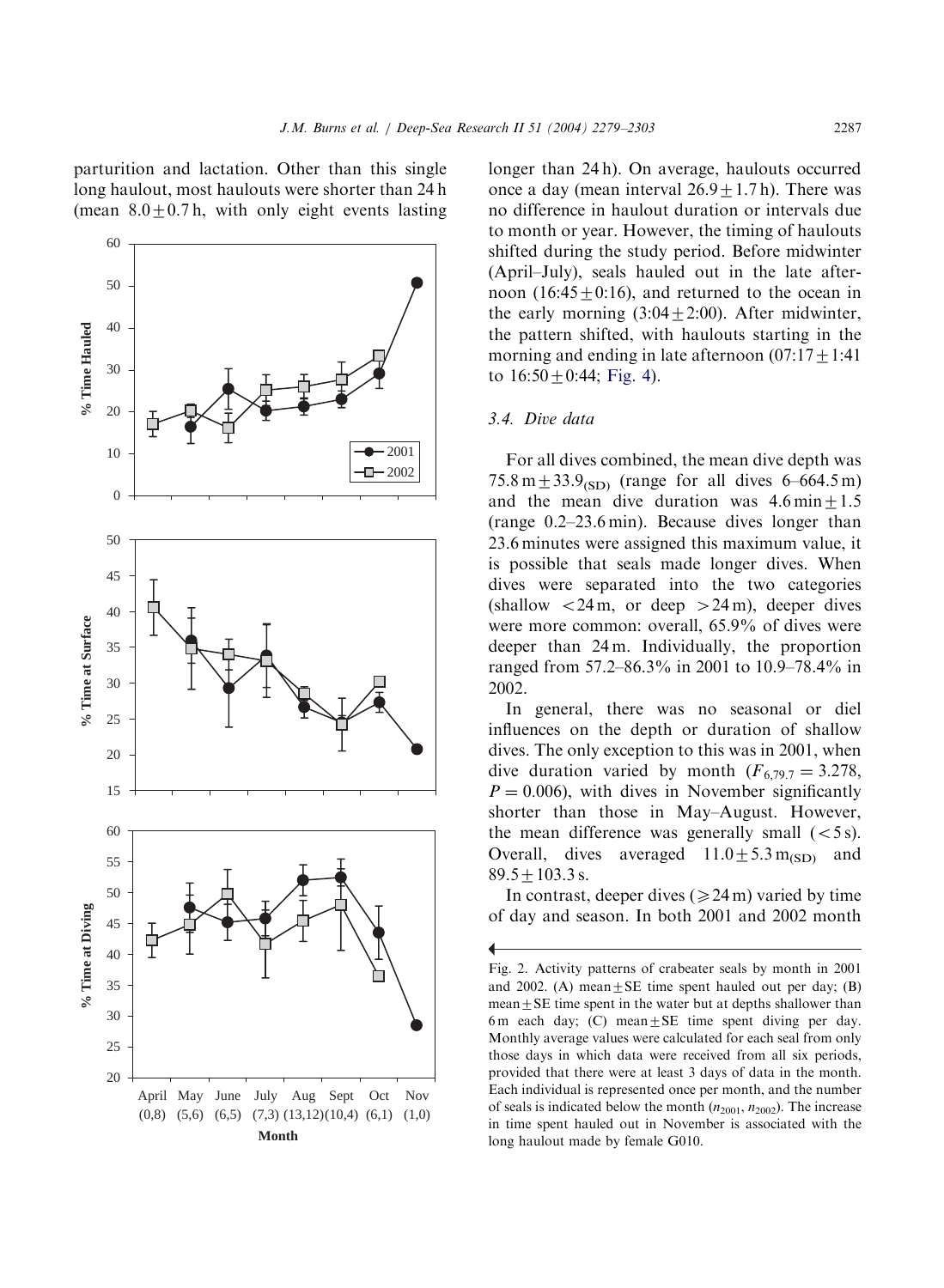<span id="page-9-0"></span>

Fig. 3. Monthly mean $\pm$ SE dive frequency (# dives/4-h period) for seals in 2001 and 2002. Daily averages were calculated for individual seals for those days in which data were received from all six periods. Monthly average values were calculated for each seal from only those days in which data were received from all six periods, provided that there were at least three days of data in the month. Each individual is represented once per month, and the sample sizes are as in [Fig. 2.](#page-8-0)

and hour each accounted for a significant proportion of the overall variation in average depth and duration. Month effects were large: dive depth varied across months by 71% in 2001 and 81% in 2002, and dive duration varied by 94% in 2001 and 83% in 2002 (2001 logDepth  $F_{6,83.8} = 4.278$ ,

 $P = 0.001$ ; duration  $F_{6,74.4} = 8.889$ ,  $P < 0.001$ ; 2002 logDepth  $F_{6,112,4} = 2.754$ ,  $P = 0.016$ ; duration  $F_{6,104,1} = 2.579$ ,  $P = 0.023$ ). Post hoc tests demonstrated that average dive depth and duration increased through September, and then decreased in October and November.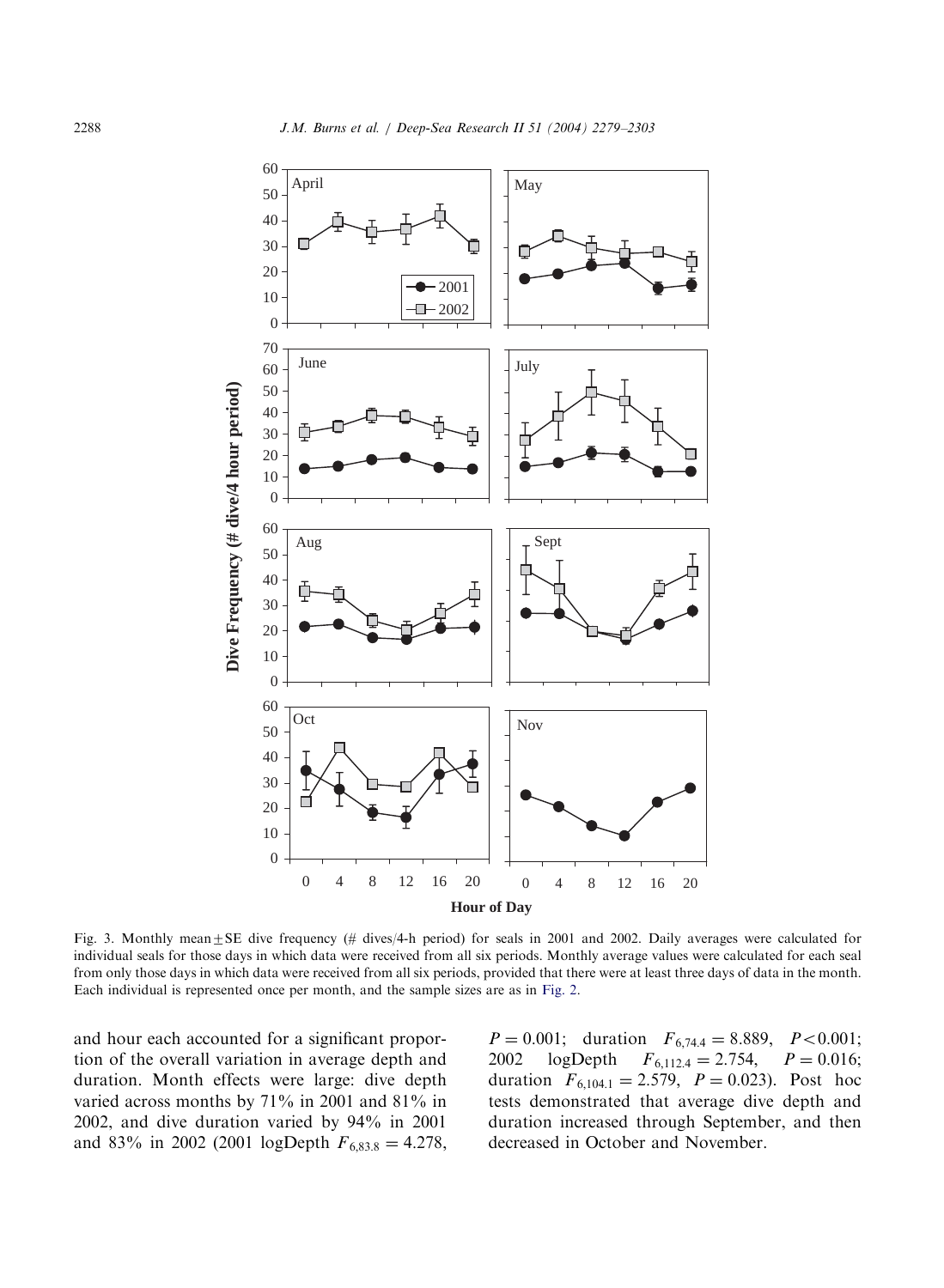<span id="page-10-0"></span>

Fig. 4. Haulout patterns for seals in 2001 and 2002 combined showing the average  $(\pm SE)$  time that haulouts began and ended in each month of the study. Sample sizes are the number of seals that hauled out in each month for the two years combined. This number differs from that in [Figs. 2 and 5](#page-8-0) because haulout information was transmitted separately from diving or summary information.

However, within each month there was also a significant effect of time of day (nested ANOVA, hour by month effect: 2001 logDepth  $F_{161,534,4} =$ 6.512,  $P < 0.001$ ; duration  $F_{161,541,4} = 3.5089$ ,  $P < 0.001$ ; 2002 logDepth  $F_{161,442.6} = 3.766$ ,  $P<0.001$ ; duration  $F_{161,466,8} = 1.187$ ,  $P = 0.086$ . Overall, dives were deeper and longer during midday, with the trend becoming more pronounced as the season progressed from April to September. However, in October and November, dive depth and duration declined, and the diel pattern became less evident. The diel pattern was more evident in 2001 than in 2002, perhaps because dives in 2001 tended to be slightly longer and deeper than those in 2002 ([Figs. 5 and 6\)](#page-11-0).

#### 3.5. Movement patterns and spatial analysis

On average, seals remained within  $231 \pm 40$  km of the site where they were tagged, and 26 of the 34 seals (76%) never traveled further than 300 km. However, the remaining seals did make longer movements. In 2001, adult male GG015 moved 1147 km to the southwest (final location  $71.337^{\circ}$ S,  $98.055^{\circ}$ W), while in 2002, female G017 traveled 664 km to the northern tip of the Antarctic Peninsula over a period of 30 days ([Fig. 7\)](#page-13-0).

Seals that remained within the study region were not distributed randomly throughout their habitat, but instead concentrated their activities in relatively few key areas ([Fig. 8](#page-14-0)). These were the area south of Marguerite Bay off the northwest tip of Alexander Island (approx.  $68^{\circ}S$  71°W), the northern portion of LauBeuf Fjord, and in the region of Crystal Sound bounded on the north by the northern end of Lavoisier Island, on the south by the southern end of Hanusse Bay, on the west by Matha Strait, and on the east by longitude  $66^{\circ}$ 30'W. For example, five seals that were tagged in Lazarev Bay in May 2001 used the Alexander Island region heavily. However, in July these seals, and those tagged in LauBeuf Fjord moved into Crystal Sound, and remained there for the rest of the winter months, along with most of the seals tagged in LauBeuf Fjord, Marguerite Bay, and the outer coast of Adelaide Island. Similarly, in April 2002, eight seals were tagged in Crystal Sound and LauBeuf Fjord, and half of these animals moved south to the same area off the northern tip of Alexander Island that was frequented in 2001. In addition, three seals tagged near Alexander Island and several seals tagged west of Adelaide Island in August later moved into Crystal Sound. Notably, in neither 2001 nor 2002 did seals spend much time the waters of Marguerite Bay proper.

The habitat use vs. availability analyses revealed that the areas where seals were most commonly found were shallower than the habitat as a whole (modified Bonferroni confidence intervals;  $P < 0.05$ for significance tests). In 2001, seals were found more often than expected in depth classes 0–49, 50–149, 150–249, 250–349, and 350–449 m, and less often than expected in waters of 550–649 m ([Table 2\)](#page-15-0). Similarly in 2002, seals were found more often than expected in waters of 50–149, 150–249, 250–349, and 350–449 m, and less often than expected in waters of 550–649 m. When years were pooled, the combined results were identical to those in 2002 ([Table 2](#page-15-0)).

Seals were also non-randomly distributed with respect to sea-ice, but the pattern was less clear due to the changing nature of the sea-ice and the extreme differences in ice cover in 2001 and 2002. When the average concentration of ice was low  $(<50\%)$ , seals selected areas of high ice cover and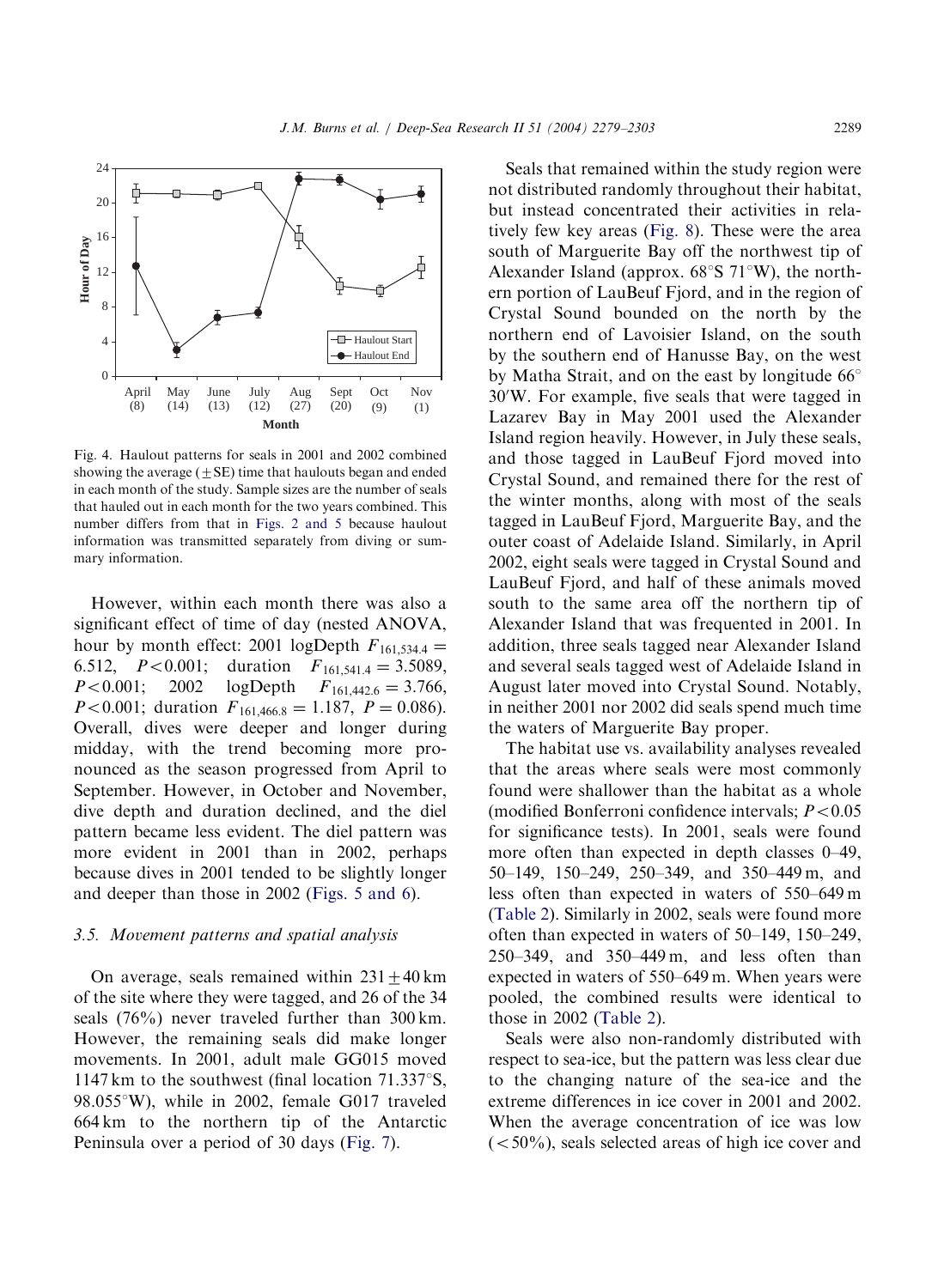<span id="page-11-0"></span>

Fig. 5. Mean $\pm$ SE dive depth (m) by month and hour for seals in each year of the study. Each individual is represented once per month, and the number of seals is indicated  $(n_{2001}, n_{2002})$ . Sample sizes differ from those in [Fig. 2](#page-8-0) because data were included from all dives without ensuring complete daily coverage.

avoided region of open water. Once ice availability increased, seals remained within ice covered areas. As a result, there was a trend for animals to use areas of medium ice coverage (30–50%) earlier in the winter and to utilize areas of higher coverage (90%) later in the winter. However, in most latewinter months complete ice coverage (100%) was significantly avoided [\(Table 3\)](#page-15-0).

When we examined how physical features influenced the amount of time seals spent in the areas that they used, we found that the most parsimonious model that predicted crabeater seal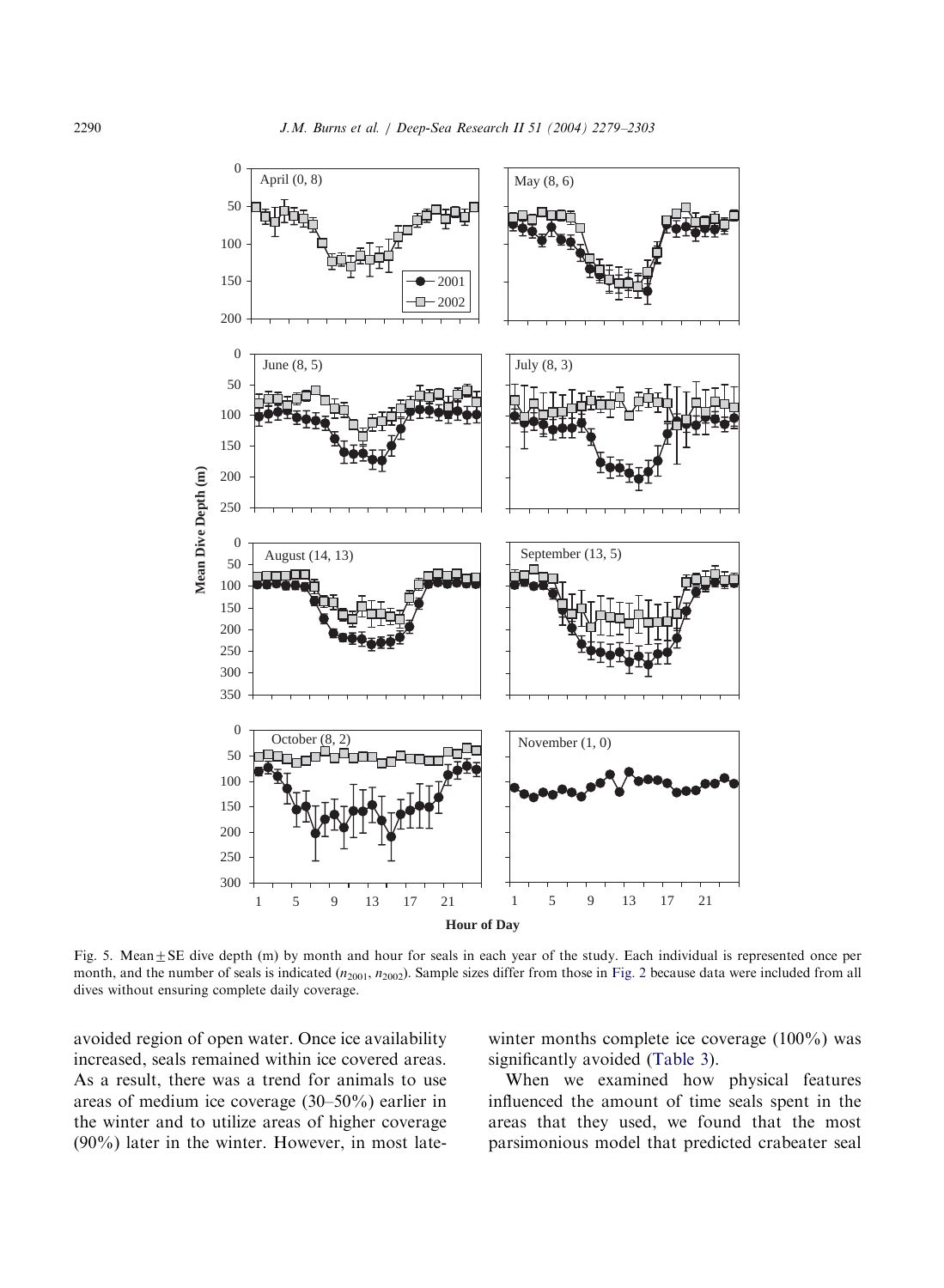

Fig. 6. Mean + SE dive duration (s) by month and hour for seals in each year of the study. Each individual is represented once per month, and the number of seals is indicated  $(n_{2001}, n_{2002})$ . Sample sizes differ from those in [Fig. 2](#page-8-0) because data were included from all dives without ensuring complete daily coverage.

habitat use (time spent per grid cell) was one that incorporated each of the modeled physical variables, but did not separate the 2 years ([Table 4\)](#page-16-0). This model was then applied to each month

separately. Depending on the month, the relative significance of mean depth, standard error of depth, and mean sea ice concentration changed ([Table 5](#page-16-0)). However, overall, there was a trend for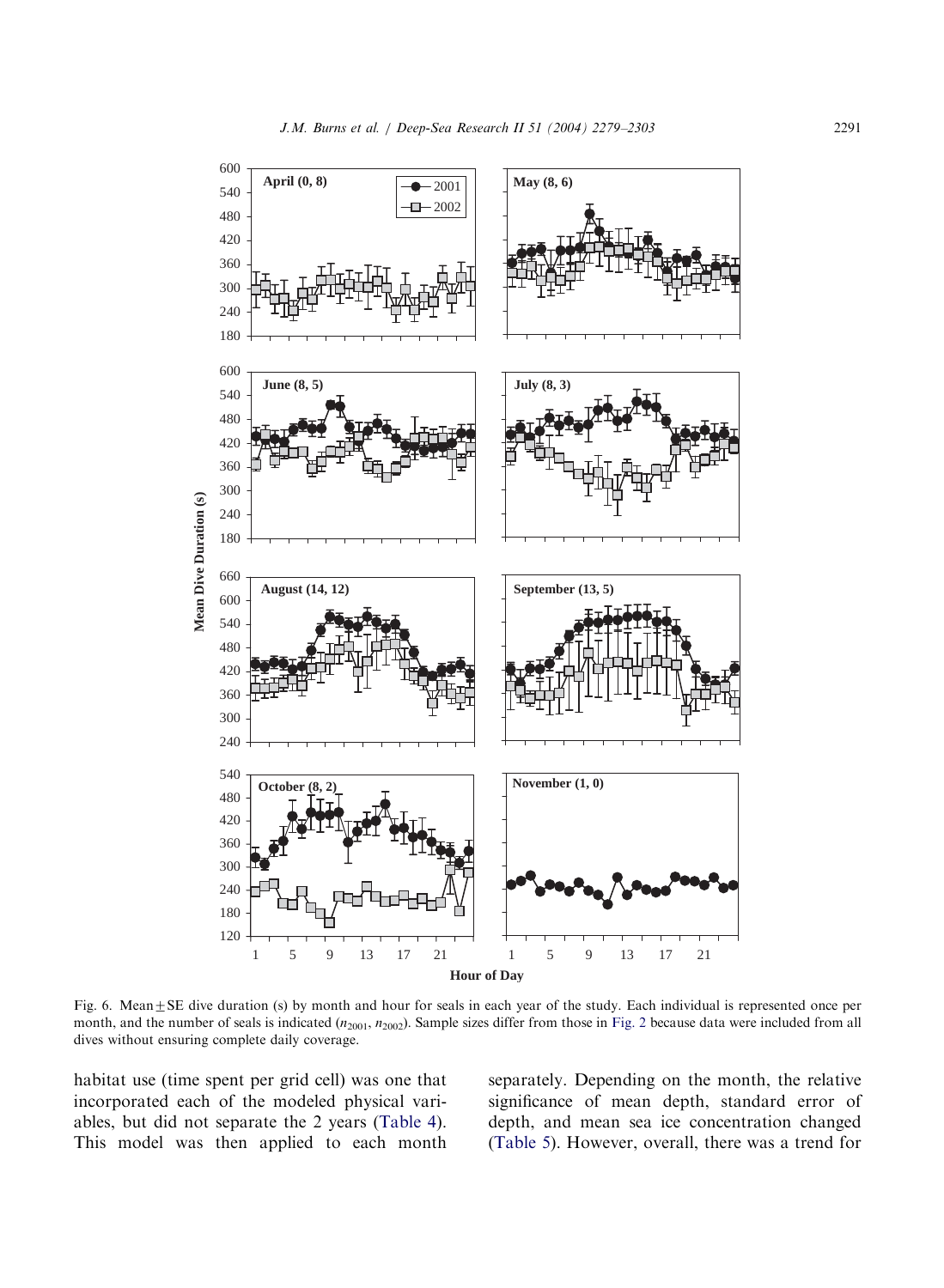<span id="page-13-0"></span>

Fig. 7. Movement patterns of individual seals in 2001 and 2002. Lines were drawn between points that passed the location filtering algorithms.

habitat use to be positively related to sea-ice concentrations and standard error of depth, and negatively related to depth. This indicates that, on average, seals were selecting shallower areas, that had higher ice concentration and more varied depth. These results are in fundamental agreement with the results from the habitat selection analyses that used Bonferroni confidence intervals.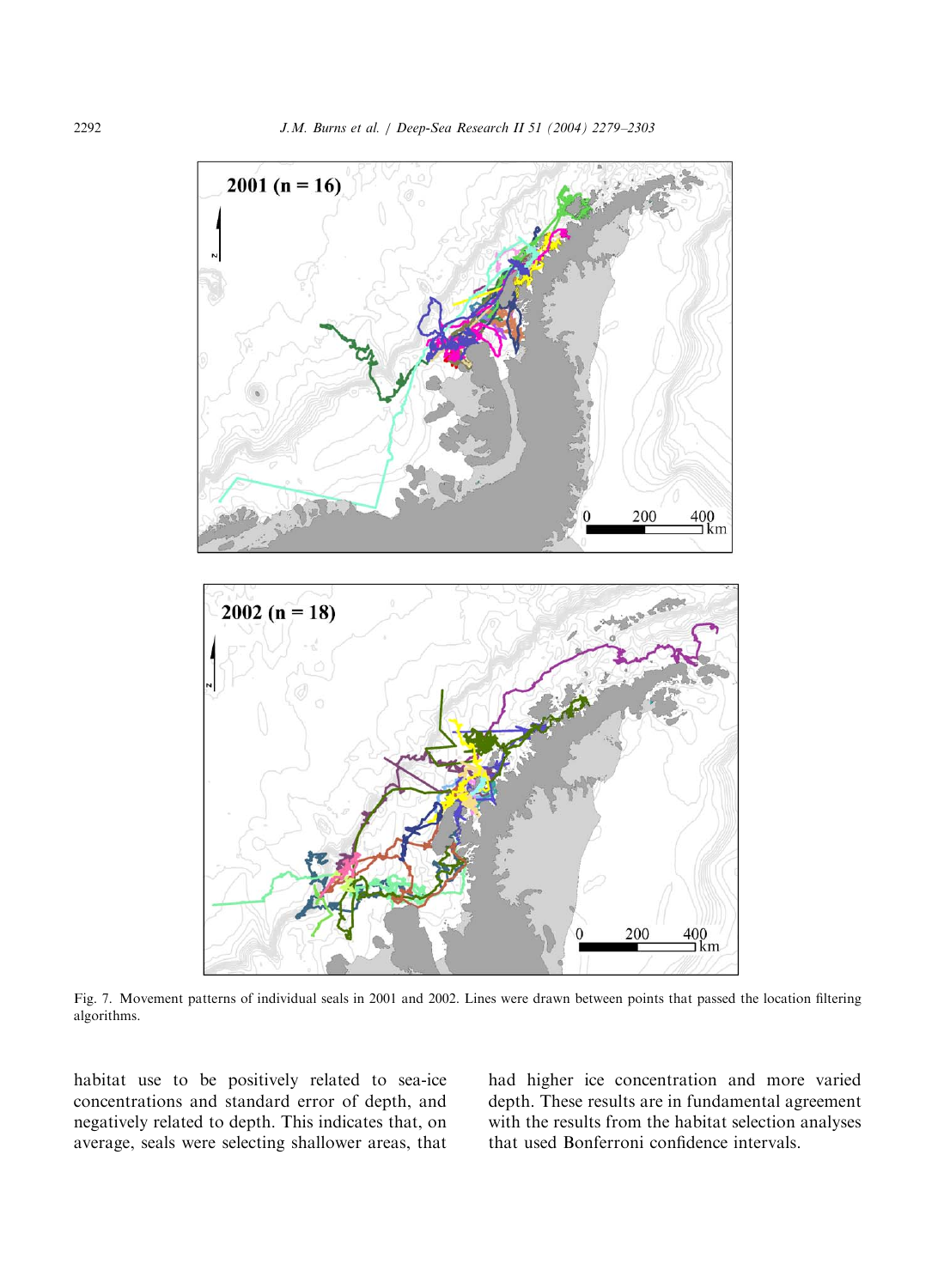<span id="page-14-0"></span>

Fig. 8. Habitat use patterns for seals in 2001 and 2002. Deeper colors indicate a greater proportion of time was spent in that area.

# 4. Discussion

## 4.1. Diving behavior and activity patterns

Previous studies of crabeater seal diving patterns indicate that they, like most krill predators,

primarily focus their foraging in the upper 50 m of the water column [\(Croxall et al., 1985](#page-22-0); [Costa et al.,](#page-22-0) [1989;](#page-22-0) [Bengtson and Stewart 1992](#page-21-0); [Boyd et al.,](#page-21-0) [1994;](#page-21-0) [Nordøy et al., 1995](#page-23-0)). However, in this study, crabeater seals made dives that were substantially longer and deeper than those in previous studies: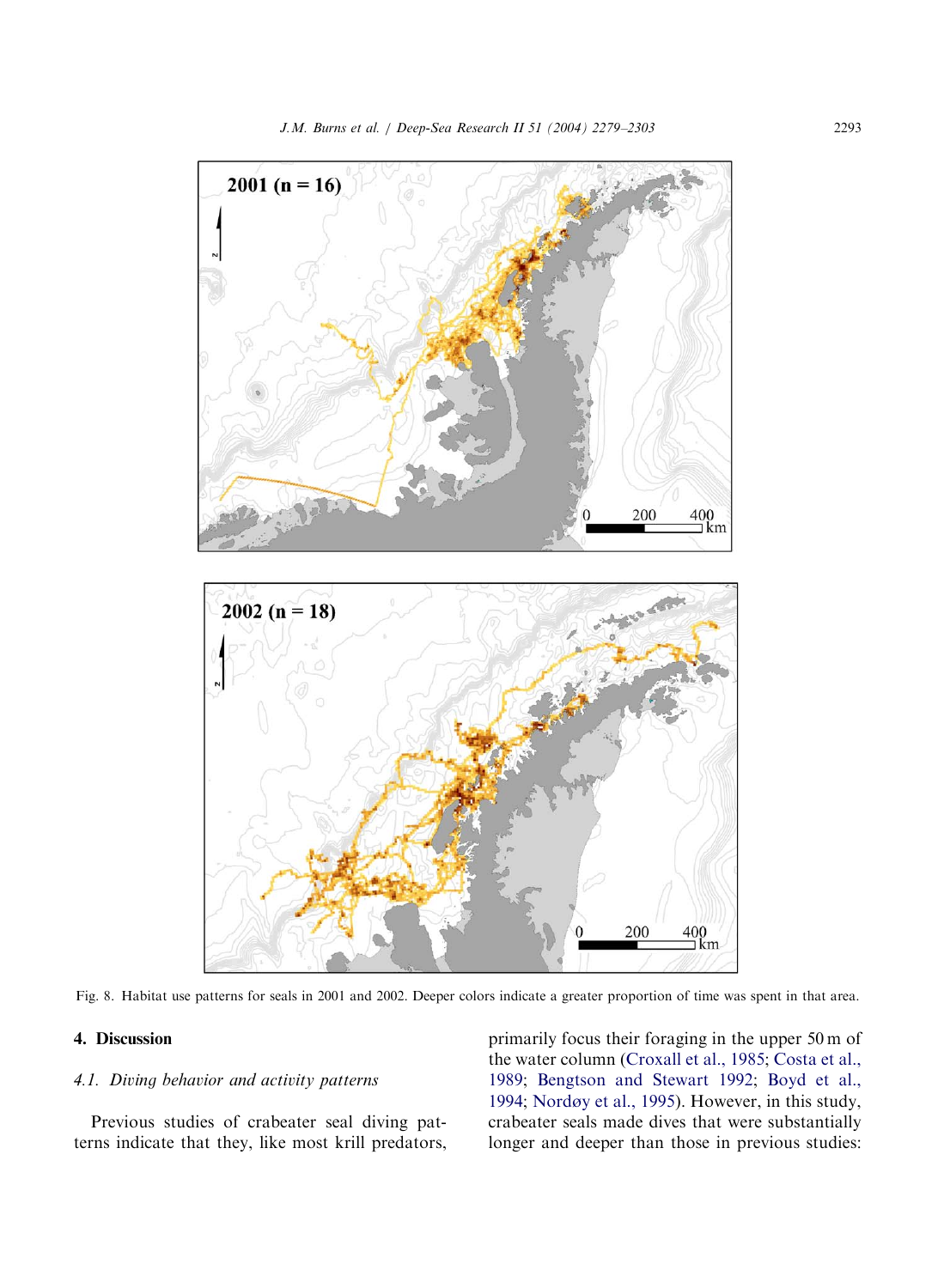#### Table 2

#### Patterns of habitat use and availability for depth class.

Average depth available is the average coverage throughout the habitat, as determined from the ETOPO2 bathymetry data set. Average depth used is the weighted average depth in areas where seals were found, as defined by the annual MCPs. Modified Bonferroni confidence intervals for use and availability were used to assess whether seals were selecting or avoiding regions with particular depth classes (100 m increments from 0 to 600 m; depth bins rounded to nearest 100 m). Values for habitat use include all behavioral states

| Year                 | Avg. depth available | Weighted avg. depth | Selection for depth   | Avoidance of depth |
|----------------------|----------------------|---------------------|-----------------------|--------------------|
|                      | $(mean + SD)$        | used $(+SE)$        | class                 | class              |
| 2001                 | $1118.6 + 1310.7$    | $343.9 + 44.6$      | 0, 100, 200, 300, 400 | 600 <sup>a</sup>   |
| 2002                 | $1118.6 + 1310.7$    | $512.3 + 66.0$      | 100, 200, 300, 400    | 600                |
| $2001-2002$ combined | $1118.6 + 1310.7$    | $396.6 + 53.8$      | 100, 200, 300, 400    | 600                |

<sup>a</sup>Use of depth classes  $>600 \text{ m}$  was not modeled because of extremely low use of these areas.

#### Table 3

Patterns of habitat use and availability for sea ice concentration, calculated from monthly seal distribution for both years combined. Ice concentration (%) is the average coverage throughout the habitat, as determined from the NSIDC sea ice dataset. Average ice use is the weighted average ice cover in areas where seals were found (+standard errors). Modified Bonferroni confidence intervals for use and availability were used assess whether seals were selecting or avoiding regions with particular ice densities. Values for habitat use include all behavioral states

| Month     | Year | Avg. ice concentration<br>available | Weighted avg. ice<br>used | Selection for $\%$<br>class ice cover | Avoidance of $\%$<br>class ice cover |
|-----------|------|-------------------------------------|---------------------------|---------------------------------------|--------------------------------------|
| April     | 2001 |                                     |                           |                                       |                                      |
|           | 2002 | $14.2 \pm 1.6$                      | 30.1                      | 40                                    | $\bf{0}$                             |
| May       | 2001 | $8.7 + 1.0$                         | 35.8                      | 30, 40                                | None                                 |
|           | 2002 | $55.0 \pm 2.6$                      | 55.8                      | 40, 70                                | 30, 60                               |
| June      | 2001 | $31.4 + 1.7$                        | 44.6                      | 40, 50, 60                            | 0, 20                                |
|           | 2002 | $84.6 \pm 1.2$                      | 70.6                      | 30, 80                                | 90                                   |
| July      | 2001 | $77.0 \pm 1.6$                      | 73.9                      | 60                                    | 80                                   |
|           | 2002 | $89.1 \pm 1.1$                      | 67.9                      | 50                                    | 100                                  |
| August    | 2001 | $88.0 + 0.9$                        | 85.9                      | 90                                    | 100                                  |
|           | 2002 | $86.4 \pm 1.1$                      | 83.7                      | 80                                    | 90, 100                              |
| September | 2001 | $89.3 + 0.8$                        | 86.9                      | 90                                    | 80, 100                              |
|           | 2002 | $84.4 + 1.1$                        | 90.1                      | 90                                    | 80, 100                              |
| October   | 2001 | $80.1 \pm 2.1$                      | 85.7                      | 100                                   | None                                 |
|           | 2002 | $84.5 \pm 0.9$                      | 75.8                      | 60                                    | None                                 |

55% of dives were deeper than 50 m, and 34% were deeper than 100 m. Similarly, two-thirds of all dives were longer than 3 min, and almost half (47%) were longer than 5 min. Thus, this study documented the deepest (664 m) and longest (23.6 min) dives ever recorded for crabeater seals,

but more importantly, demonstrated that crabeater seals can utilize a much larger portion of the water column than previously recognized.

In part, differences between the diving behavior of seals in this study and those previously conducted are likely due to seasonal differences

<span id="page-15-0"></span>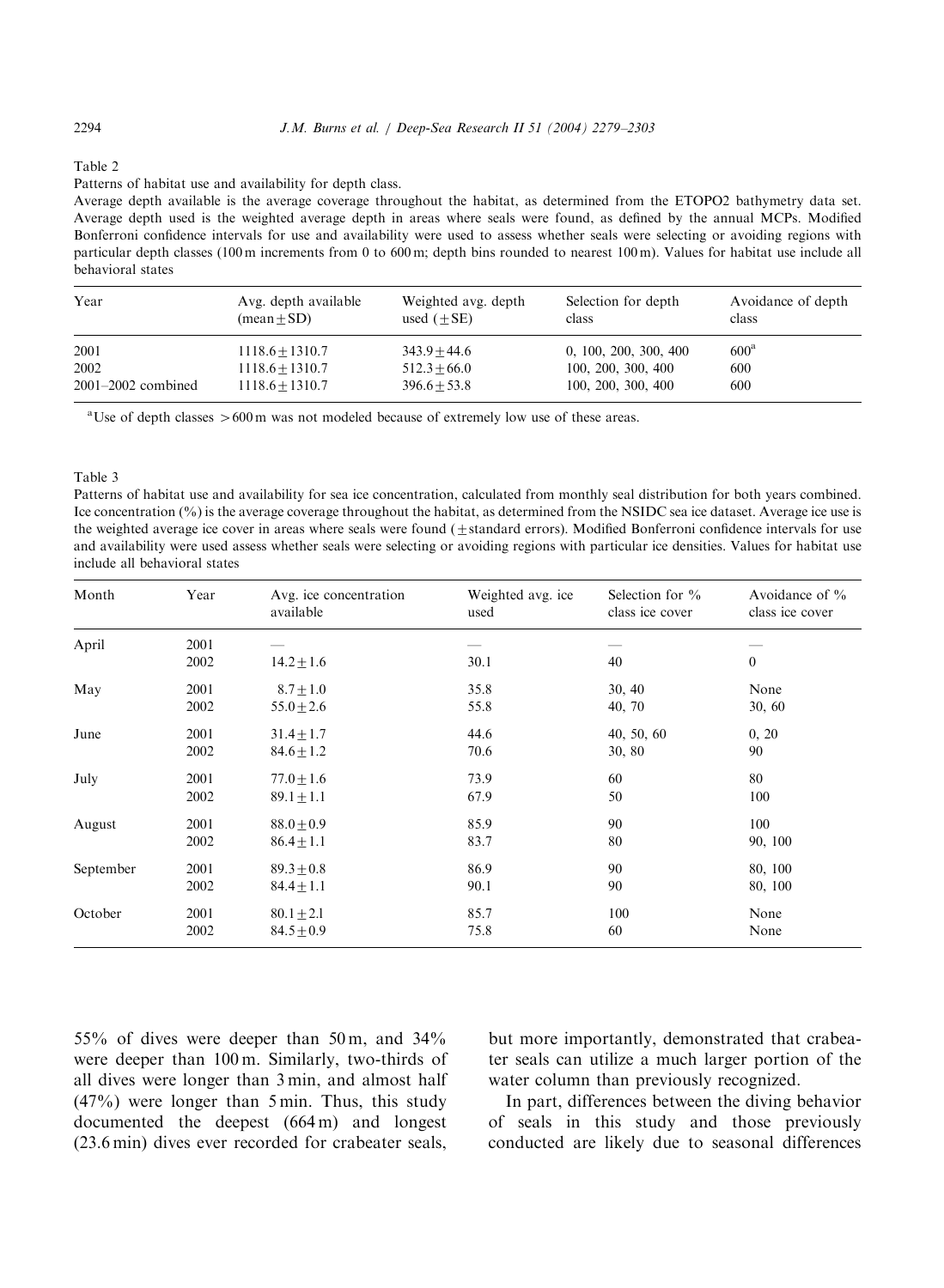<span id="page-16-0"></span>Table 4

Results of the generalized linear model relating crabeater seal use (h) to three environmental variables: mean depth, standard error of depth, and sea ice concentration.

The most parsimonious model is Model 2 that included all three environmental variables, but excluded the year term. Any removal of the environmental variables resulted in a significant change in the deviance

| Model | Variables                                          | Deviance | Deviance/degrees of<br>freedom | Difference in<br>deviance $(\chi_1^2)$ |         |
|-------|----------------------------------------------------|----------|--------------------------------|----------------------------------------|---------|
|       | Year, depth, SE of depth, sea<br>ice concentration | 154.45   | 38.612                         | 0.77                                   | 0.382   |
| 2     | Depth, SE of depth, sea ice<br>concentration       | 153.68   | 51.23                          | 84.11                                  | < 0.001 |
| 3     | Depth, sea ice concentration                       | 69.57    | 34.79                          | 43.76                                  | < 0.001 |
| 4     | Sea ice concentration                              | 25.81    | 25.81                          |                                        |         |

#### Table 5

Results of the monthly generalized linear modeling using GENMOD (SAS 6.11) with a Poisson error model and a log link. The dependent variable was the log<sub>e</sub>-transformed total seal use (h) per  $5 \times 5 \text{ km}^2$  grid cell. Independent model terms include the  $log_e$ -transformed mean depth (D), the untransformed standard error of depth ( $D_{\text{SE}}$ ) and the angular-transformed sea ice concentration (SI). Term coefficients and standard errors (SE) are also shown. Significant terms  $(P<0.05)$  and terms approaching significance  $(P<0.10)$  for each monthly model are shown in italics

| Month     | Scaled deviance | Df     | Model significance $(P)$ | $Coefficient + SE$                                                                        | Coefficient $P$              |
|-----------|-----------------|--------|--------------------------|-------------------------------------------------------------------------------------------|------------------------------|
| April     | 7.64            | 3595   | 0.054                    | $D$ : $-0.0447 \pm 0.0303$<br>$D_{SE}$ : 0.0016 + 0.0019<br>$SI: 0.2027 + 0.1178$         | 0.1406<br>0.4101<br>0.0852   |
| May       | 11.36           | 31,263 | 0.0099                   | $D: -0.0441 + 0.0188$<br>$D_{\text{SE}}$ : $-0.0018 \pm 0.0012$<br>$SI: -0.0162 + 0.1009$ | 0.0188<br>0.1355<br>0.8722   |
| June      | 28.08           | 31,308 | < 0.0001                 | $D: -0.0755 + 0.0140$<br>$D_{SE}$ : 0.0012 + 0.0009<br>$SI: 0.1981 + 0.0752$              | < 0.0001<br>0.1723<br>0.0084 |
| July      | 5.86            | 31,131 | 0.1187                   | $D: -0.0487 + 0.0234$<br>$D_{SE}$ : 0.0033 + 0.0015<br>$SI: 0.2420 + 0.1533$              | 0.0369<br>0.0375<br>0.1144   |
| August    | 44.71           | 31,496 | < 0.0001                 | $D: 0.0020 + 0.0198$<br>$D_{SE}$ : 0.0050 + 0.0008<br>SI: $-0.0951 \pm 0.1554$            | 0.9216<br>< 0.0001<br>0.5405 |
| September | 29.51           | 3791   | < 0.0001                 | $D: -0.0845 \pm 0.0223$<br>$D_{SE}$ : 0.0044 + 0.0009<br>$SI: 0.6635 + 0.1920$            | 0.0002<br>< 0.0001<br>0.0005 |
| October   | 26.32           | 3752   | < 0.0001                 | $D: -0.0552 + 0.0304$<br>$D_{SE}: 0.0075 \pm 0.0019$<br>$SI: -0.1636 + 0.2170$            | 0.0699<br>< 0.0001<br>0.4508 |
| November  | 2.71            | 3221   | 0.4385                   | $D: -0.1813 + 0.1152$<br>$D_{\rm SE}$ : 0.0086 + 0.0090<br>$SI: -0.5188 + 0.4236$         | 0.1156<br>0.3369<br>0.2207   |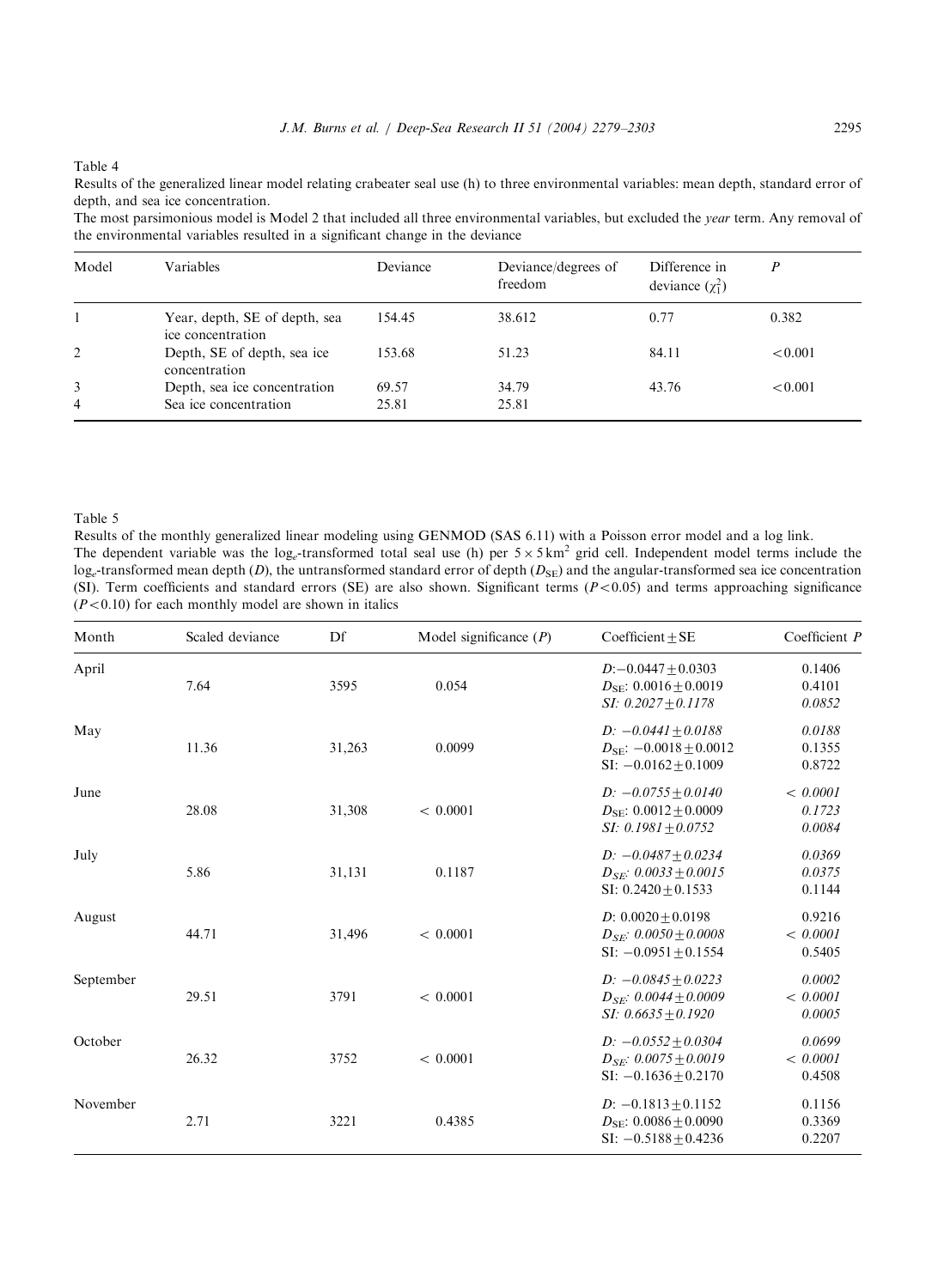in when the studies were carried out. Most studies of krill predators have taken place during summer and fall, when adult krill are abundant in the upper 50 m of the water column, and are generally accessed there ([Croxall et al., 1985;](#page-22-0) [Bengtson and](#page-21-0) [Stewart 1992;](#page-21-0) [Hunt et al., 1992](#page-22-0); [Veit et al., 1993](#page-24-0); [Boyd et al., 1994](#page-21-0)). However, during the Southern Ocean GLOBEC cruises, adult krill and large zooplankton were largely absent from the surface waters, and instead were most abundant in deep waters and close to the bottom ([Ashjian et al.,](#page-21-0) [2004](#page-21-0); [Lawson et al., 2004;](#page-23-0) [Zhou and Dorland,](#page-24-0) [2004](#page-24-0)). In addition, large zooplankton were less abundant in winter than fall, and more biomass was observed at depth later in the season [\(Lawson](#page-23-0) [et al., 2004\)](#page-23-0). Crabeater seals were likely diving deep to access these prey resources, and the downward shift in the prey distribution likely explains the increased depth of dives later in the winter. However, fish were also more prevalent in deeper waters, and it is possible that the deeper diving later in the winter reflects an increased reliance on fish as zooplankton biomass declined over winter [\(Øritsland, 1977](#page-23-0); [Green and Williams,](#page-22-0) [1986](#page-22-0); [Lowry et al., 1988](#page-23-0); [Lawson et al., 2004\)](#page-23-0). Ongoing studies of crabeater seal diet should help resolve this issue. Regardless of the diet composition, the absence of prey in the upper water column in late fall and early winter likely required crabeater seals to dive deeply in order to access sufficient food resources.

Another notable feature of the diving patterns of crabeater seals in this study was the strong diel pattern in dive depth and duration. From autumn to midwinter, seals were more active during the daylight hours, with dives around midday more frequent, deeper, and longer than those around midnight. This pattern differs substantially from that previously observed, and from the activity patterns of the Antarctic fur seal, another krill specialist. Prior work with both species has indicated that animals generally rest during the day and forage mainly at night when krill are close to the surface and easily accessed [\(Croxall et al.,](#page-22-0) [1985](#page-22-0); [Costa et al., 1989](#page-22-0); [Bengtson and Stewart](#page-21-0) [1992](#page-21-0); [Boyd et al., 1994;](#page-21-0) [Nordøy et al., 1995\)](#page-23-0). The pattern we observed more closely resembles that of king and Adélie penguins, which forage at depth

during the day and haulout during the night ([Kooyman et al., 1992;](#page-22-0) [Wilson et al., 1993\)](#page-24-0). For these species, daytime prey capture rates are higher because birds could more easily capture krill when they were aggregated along the seafloor than when dispersed throughout the water column ([Wilson](#page-24-0) [et al., 1993\)](#page-24-0). Similar conditions could be present within Marguerite Bay: krill are known to migrate vertically [\(Kalinowski, 1978](#page-22-0); [Tomo, 1983;](#page-23-0) [Siegel et](#page-23-0) [al., 1998\)](#page-23-0), and diel vertical migrations were observed within the coastal fjords frequented by seals [\(Zhou and Dorland, 2004\)](#page-24-0). In addition, large zooplankton were most abundant and in denser swarms closer to the bottom ([Ashjian et al., 2004](#page-21-0); [Lawson et al., 2004\)](#page-23-0), and previous research has suggested that krill overwinter at depth ([Kawaguchi et al., 1986](#page-22-0); [Gutt and Siegel 1994\)](#page-22-0). In combination it appears likely that crabeater seals were improving foraging success by focusing activities in areas where the seafloor could constrain prey escape movements.

However, this explanation does not account for the seasonal changes in activity patterns. In both 2001 and 2002, seals shifted to daytime haulout and nighttime foraging by the end of August, and from that date forward their behavior was more similar to, although still deeper and longer than, that recorded during summer studies [\(Bengtson](#page-21-0) [and Stewart, 1992](#page-21-0); [Nordøy et al., 1995\)](#page-23-0). Possible explanations for this shift include changes in seal diet, prey behavior, or seal foraging tactics. While we cannot assess midwinter diets or prey behaviors directly because there were no late winter cruises, several lines of evidence suggest that this behavioral shift reflects both changes in prey behavior and seal foraging tactics. For example, many vertically migrating prey species descend until the ambient light levels reach some minimum set point ([Wilson et al., 1993](#page-24-0); [Nybakken, 2001;](#page-23-0) [Zhou and](#page-24-0) [Dorland, 2004](#page-24-0)), and it may be that as day length increased, zooplankton moved into areas of deeper water and became less accessible to foraging seals. Deep troughs and depressions are common in Marguerite Bay and the coastal areas, and may serve as refuges from predation by seals [\(Zhou and](#page-24-0) [Dorland, 2004](#page-24-0)). Indeed, as day length and light levels increased, the depth and duration of midday dives also increased, until more than half the dives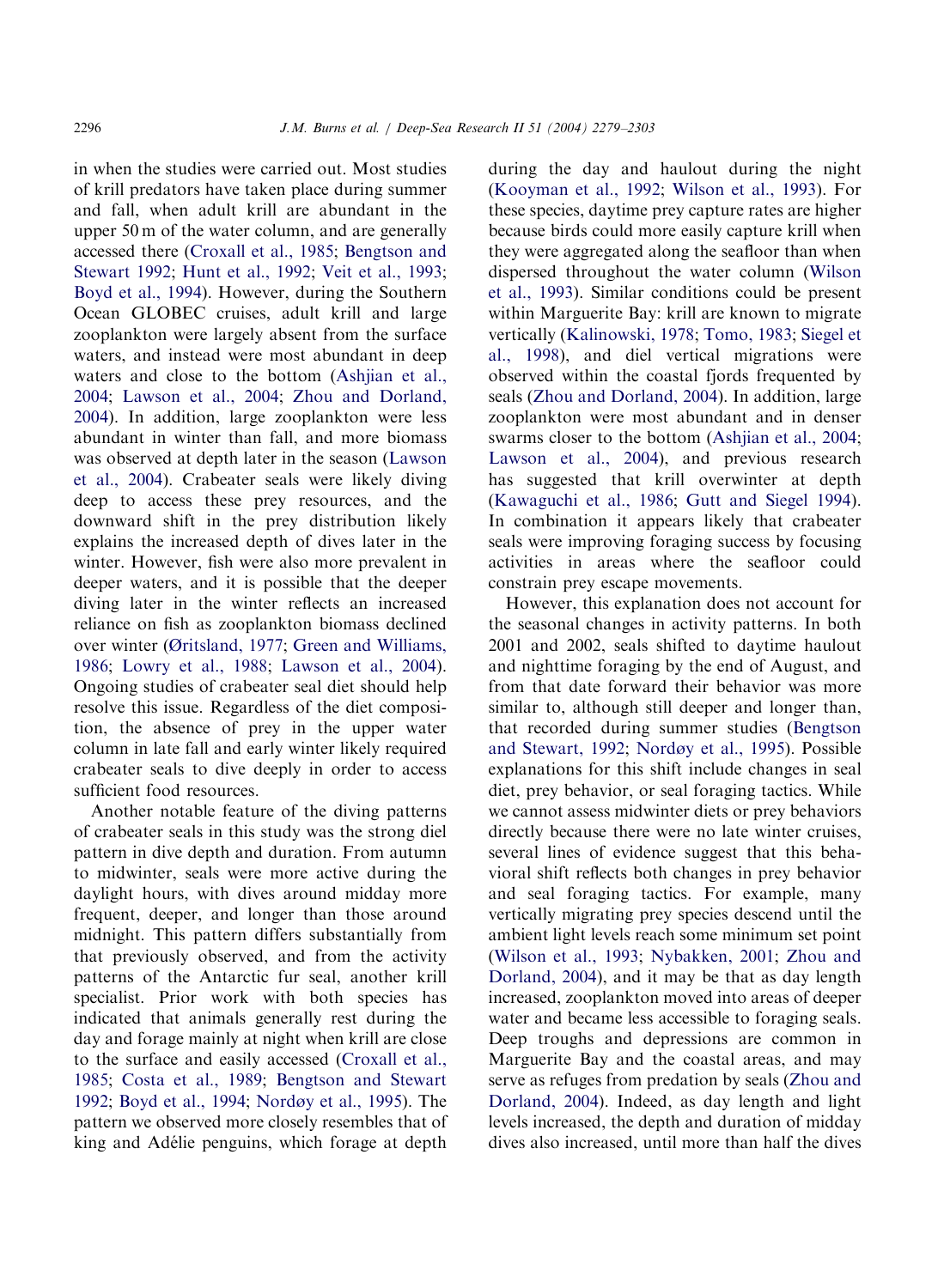were longer than 8 min. Since dives longer than 9 min were followed by extended post dive surface intervals, if krill moved into deeper waters, seals may have switched to nighttime midwater feeding as a result of increased recovery costs associated with such long and deep dives ([Fedak and](#page-22-0) [Thompson, 1993\)](#page-22-0).

Alternatively, seals may have switched foraging tactics as a result of increased prey abundance in the surface water in early spring ([O'Brien, 1987](#page-23-0); [Siegel, 1988](#page-23-0)). Support for this hypothesis comes from the fact that as behavioral patterns shifted, neither dive frequency nor time in water increased, as would be expected if prey were more dispersed or harder to capture ([Costa et al., 1989](#page-22-0); [Trillmich](#page-23-0) [et al., 1991](#page-23-0); [Boyd et al., 1994](#page-21-0)). Instead, as light levels increased and nighttime diving became more common, average dive depth and duration declined, and the proportion of time spent hauled out increased. In combination, this suggests that as seals shifted to focus their foraging effort into the upper water column, they were able to obtain sufficient prey with less effort than when foraging at depth ([Costa et al., 1989](#page-22-0); [Boyd et al., 1994\)](#page-21-0). However, deep midday dives did not disappear completely from the behavioral repertoire, indicating that seals within Marguerite Bay continued to utilize deep prey patches even once prey availability in the surface waters increased. Nor does deep, water foraging appear to negatively impact condition. Seals handled in this study were significantly heavier (246 kg) than those handled in March in LauBeuf fjord [\(Laws et al., 2003](#page-23-0)) and along Queen Maud Land (182.5 kg; [Nordøy et al.,](#page-23-0) [1995](#page-23-0)), in October off Enderby Land (220 kg; [Shaughnessy, 1991](#page-23-0)), and between late December and early February in the Ross Sea (183.6 kg, M. Castellini pers comm.). This pattern suggests that winter foraging is associated with mass gain, and that seals are lightest at the end of the summer season. Unfortunately, without serial measurements of individuals it is impossible to tell if the above pattern is due to seasonal, annual, or geographic differences.

In combination, these data indicate that crabeater seals, like many Antarctic predators, show seasonal differences in diving patterns, and suggest that differences result from interactions between zooplankton behavior and predator diving capacity. However, not only can diving seals track krill over a much larger segment of the water column than was previously appreciated, they might also influence it. Vertical shifts in zooplankton biomass were not observed farther offshore where seals and other predators were less abundant ([Lawson et al.,](#page-23-0) [2004\)](#page-23-0), and within the coastal fjords vertically migrating zooplankton descended further than expected based on light levels alone ([Zhou and](#page-24-0) [Dorland, 2004\)](#page-24-0).

#### 4.2. Habitat use patterns

In this study, we found that seals showed habitat selection at both broad- and finer-scales, and with respect to both bathymetric features and ice characteristics. At the broad scale, we identified several areas within the Marguerite Bay area where tagged seals were commonly found in both study years. These regions were the northwest tip of Alexander Island, LauBeuf fjord, and Crystal Sound, all areas where zooplankton abundance was high, bathymetry varied [\(Lawson et al., 2004](#page-23-0); [Zhou and Dorland, 2004\)](#page-24-0), and apex predator densities high ([Chapman et al., 2004;](#page-22-0) [Thiele et al.,](#page-23-0) [2004;](#page-23-0) [Zhou and Dorland, 2004\)](#page-24-0). While coastal regions were heavily utilized, areas such as the middle of Marguerite Bay, the offshore shelf, and the shelf break were not frequented by seals. During the research cruises, these were regions of lower zooplankton and predator abundance ([Ashjian et al., 2004](#page-21-0); [Chapman et al., 2004](#page-22-0); [Lawson et al., 2004](#page-23-0); [Thiele et al., 2004](#page-23-0)). Thus, crabeater seals, like other aquatic predators appear to be selecting regions of their habitat where prey are locally concentrated ([Croxall et al.,](#page-22-0) [1985;](#page-22-0) [McConnell et al., 1992;](#page-23-0) [Wilson et al., 1993](#page-24-0); [Crocker et al., 2004\)](#page-22-0).

Our next question was whether these areas of local concentration shared particular habitat characteristics that might help explain habitat use patterns at times when information on zooplankton abundance was not available. To address this issue we examined both how seals were distributed with respect to range of habitat types available, and how time spent in areas varied based on the physical characteristics at that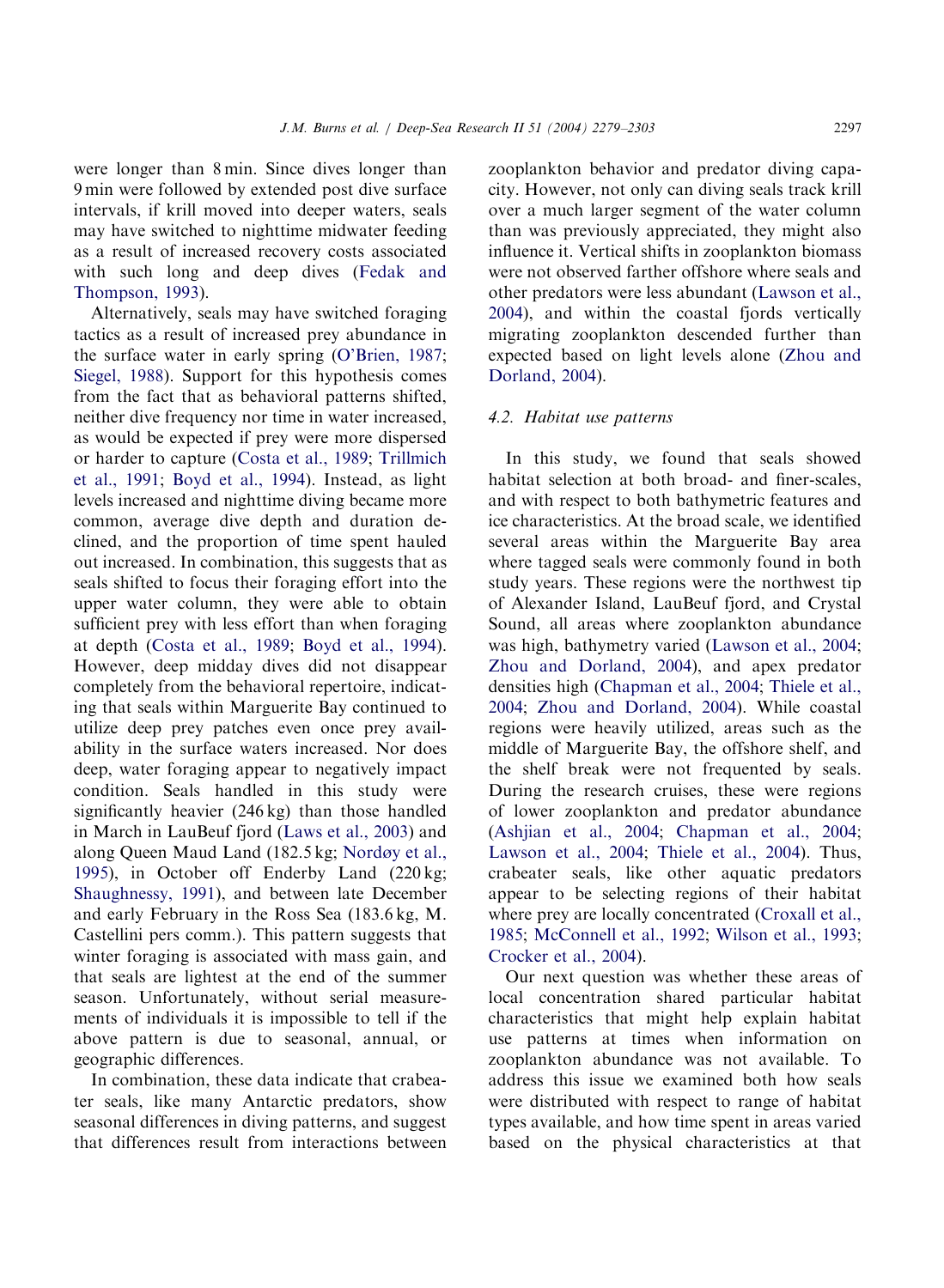location. The two sets of results were similar and complimentary. We found that areas of local concentration and higher than expected seal usage were characterized by shallower than average bathymetry, bathymetry that was discontinuous, and/or areas with higher than average ice density. One reason that seals might select shallower coastal regions would be to exploit prey residing at or near the bottom that in deeper waters would be less accessible (as discussed above). However, shallower coastal zones could have higher zooplankton abundance due to hydrographic features that serve to retain zooplankton, or to active habitat selection by zooplankton themselves.

Within Marguerite Bay hydrographic features likely play a key role. Drifter studies [\(Beardsley](#page-21-0) [et al., 2004](#page-21-0)) identified small gyres off Alexander Island and in LauBeuf fjord that may have retained krill in these areas, and there was a persistent mesoscale cyclonic gyre within Marguerite Bay ([Klinck et al., 2004\)](#page-22-0) that may have retained krill inshore [\(Lawson et al., 2004](#page-23-0)). Similarly, visual surveys conducted by other researchers ([Chapman](#page-22-0) [et al., 2004](#page-22-0); [Thiele et al., 2004\)](#page-23-0) indicate that seals and seabirds were often seen in association with particular water masses and fronts, areas that may be preferred by krill due to their generally enhanced productivity. Gyres, currents, frontal systems, and varied bathymetry are often associated with increased productivity ([McConnell](#page-23-0) [et al., 1992](#page-23-0); [Ichii et al., 1998](#page-22-0); [Field et al., 2001\)](#page-22-0), and studies on krill movements and swimming speeds suggest that krill could have been actively selecting these inshore and coastal habitats [\(Lawson et al., 2004](#page-23-0); [Zhou and Dorland,](#page-24-0) [2004](#page-24-0)). From the predator perspective, relying on foraging areas that are correlated with physical features of the environment offers the significant advantage that they are likely highly predictable. Certainly, regions of high seal abundance and use were remarkably similar across the two study years, and seals made very directed movements between LauBeuf fjord and Alexander Island, suggesting previous familiarity with these regional 'hotspots'.

However, bathymetry and currents are not the only physical variables of importance to crabeater seals. Seasonal changes in sea-ice abundance and distribution impact all marine species, but particularly air breathing predators [\(Lunn et al., 1994](#page-23-0); [Costa and Crocker 1996;](#page-22-0) [Ainley et al., 1998](#page-21-0)). As predicted, seals were not randomly distributed with respect to ice. In both years when ice was scarce, seals used areas of open water, but spent a disproportionate amount of time in areas where sea-ice was present, such as Crystal Sound and the coast along Alexander Island. Then, as the season progressed and ice thickened, seals remained within the pack ice but selected regions with high but not complete ice cover, such as was found in Crystal Sound and off the coast of Adelaide Island. This change in habitat selection criteria as the season progressed likely explains the inconsistent monthly results produced by our generalized linear modeling effort. It also may explain why previous studies on how seals are distributed with respect to ice have produced conflicting results ([Gilbert and Erickson, 1977](#page-22-0); [Joiris, 1991](#page-22-0); [Bengtson and Stewart, 1992;](#page-21-0) [Bester et al., 1995\)](#page-21-0).

In part, crabeater seals may have been selecting regions with ice cover to improve foraging success. Krill are often associated with ice edges and ice algae [\(O'Brien, 1987;](#page-23-0) [Stretch et al., 1988](#page-23-0); [Brierley](#page-22-0) [and Watkins, 2000](#page-22-0)), and water currents may have retained krill along with ice in Crystal Sound and the coastal fjords [\(Beardsley et al., 2004;](#page-21-0) [Klinck et](#page-22-0) [al., 2004](#page-22-0)). However, even though adult krill have been observed to aggregate under the ice during winter [\(Marschall, 1988](#page-23-0); [Spiridonov, 1992](#page-23-0)), they were rarely abundant under the ice surface during the Southern Ocean GLOBEC cruises. Therefore, habitat selection for ice was probably not solely due to ice-related increases in krill density. Instead, our modeling results suggest that seal habitat use patterns reflect the interaction between the seals' reliance on regions of high zooplankton abundance, such as occurred near the bottom, at water mass boundaries, over varied topography, and (perhaps) under stable sea ice, and their need to access air to breath and ice to rest.

As a result, crabeater seal densities in Marguerite Bay did not decline throughout the winter as the pack ice expanded ([Bester et al., 1995;](#page-21-0) [Chap](#page-22-0)[man et al., 2004\)](#page-22-0), but instead became locally concentrated in areas of suitable ice, bathymetery, and prey availability. In this, our results are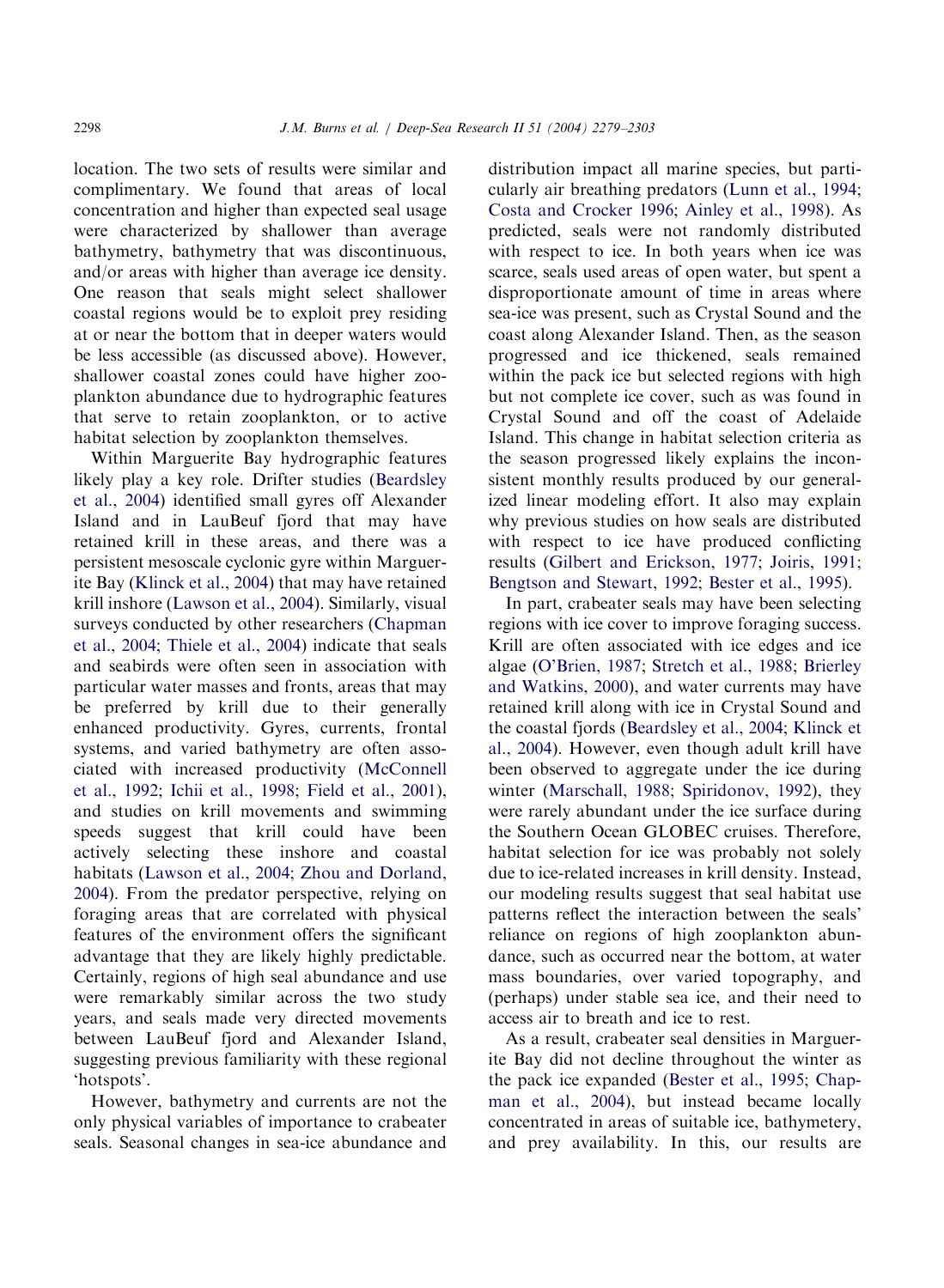qualitatively similar to those of [Nordøy et al.](#page-23-0) [\(1995\)](#page-23-0) who found that crabeater seals near Queen Maud Land spent considerable time in very deep  $(>2000 \,\mathrm{m})$  waters along the shelf break and near seamounts, and [McMahon et al. \(2002\)](#page-23-0) who found that seals in the Mertz Glacier region  $(~66^{\circ}S,~)$  $144^{\circ}$ E) were associated with shallow water and thick sea ice. Seals in all three studies selected regions of higher than average prey availability, as determined by the local physical and hydrographic conditions. Thus, crabeater seals, like other krill predators, appear to forage at the depths and in areas where prey are locally abundant, and perhaps predictably found, provided that the substrate is suitable for both prey access and haulout [\(Croxall et al., 1985](#page-22-0); [Costa et al., 1989](#page-22-0); [Wilson et al., 1993](#page-24-0); [Ainley et al., 1998](#page-21-0); [Guinet et](#page-22-0) [al., 2001\)](#page-22-0). Our challenge now is to determine how seals locate new hot spots, should environmental conditions change.

In this endeavor, we offer one note of caution. Our analysis of habitat selection was based on where seals spent their time, and did not distinguish between time in water and time hauled out. In contrast, visual survey records are biased towards areas where seals haul out, and areas of daytime activities. Because crabeater seals do not always haul out during the day, are capable of extensive use of ice free waters, and can go for long periods without hauling out (23 days for seal G017 in this study), interpretation of overall habitat use patterns based on observational data may be significantly biased. This is particularly true in low ice conditions, when sighting probabilities are low. For example, in fall 2001, tag data indicated that seals were active in LauBeuf Fjord, but few seals were ever sighted there due to the absence of ice suitable for haulout.

Furthermore, interpretation of habitat use patterns also can be confounded by the occurrence of highly seasonal events. For example, one adult female (G010) hauled out for the entire period between 14 October and 8 November 2001, during which time she moved (drifted) farther offshore and over deeper water than any other crabeater seal in the study, and thus 'used' very different habitat classes. This long haulout was coincident with observations by Rothera Base (67 $\degree$  35S, 68 $\degree$ 

10W) personnel of a female crabeater seal that hauled out, gave birth on 11 October and nursed her pup until 6 November (Rothera Base, unpublished science records). In combination with prior research ([Shaughnessy and Kerry, 1989;](#page-23-0) [Green et](#page-22-0) [al., 1993](#page-22-0)), these observations suggest that crabeater seals select highly stable substrates for reproduction, in part due to the long lactation period (approximately 24 days). Further, they indicate that crabeater seal females fast for the entire nursing period. Seasonal models of krill predation by crabeater seals should take the timing and duration of this fasting period into account.

# 5. Conclusions

Crabeater seals foraging during the winter in the Marguerite Bay region were locally concentrated in areas where adult krill and large zooplankton are abundant, and these regions were characterized by shallower-than-average depths, and greater-than-average ice cover. These findings suggest that seal densities need not decline during winter as more sea ice becomes available, but instead might increase as seals become concentrated in regions with suitable ice concentrations and prey densities. The highly localized habitat use, in combination with the deep diving pattern, likely serves to concentrate predation pressure on adult krill and large zooplankton found in the deeper waters inside the coastal fjords. If seals are able to continue to specialize on krill throughout the winter, then the impact of the crabeater seal population on overwintering krill will be substantial, albeit localized, and may account for much of the observed reduction in larger zooplankton biomass. However, even a small percentage of fish in the diet would reduce the impact on krill populations, and cannot yet be ruled out as an alternative foraging strategy.

Seals in this study did not exploit surface waters at night as has been previously reported, but instead demonstrated a nocturnal haulout pattern, used deeper depths, and possibly included benthic foraging in their repertoire. While wintertime growth and acquisition of lipid reserves suggest that this strategy was effective, as summer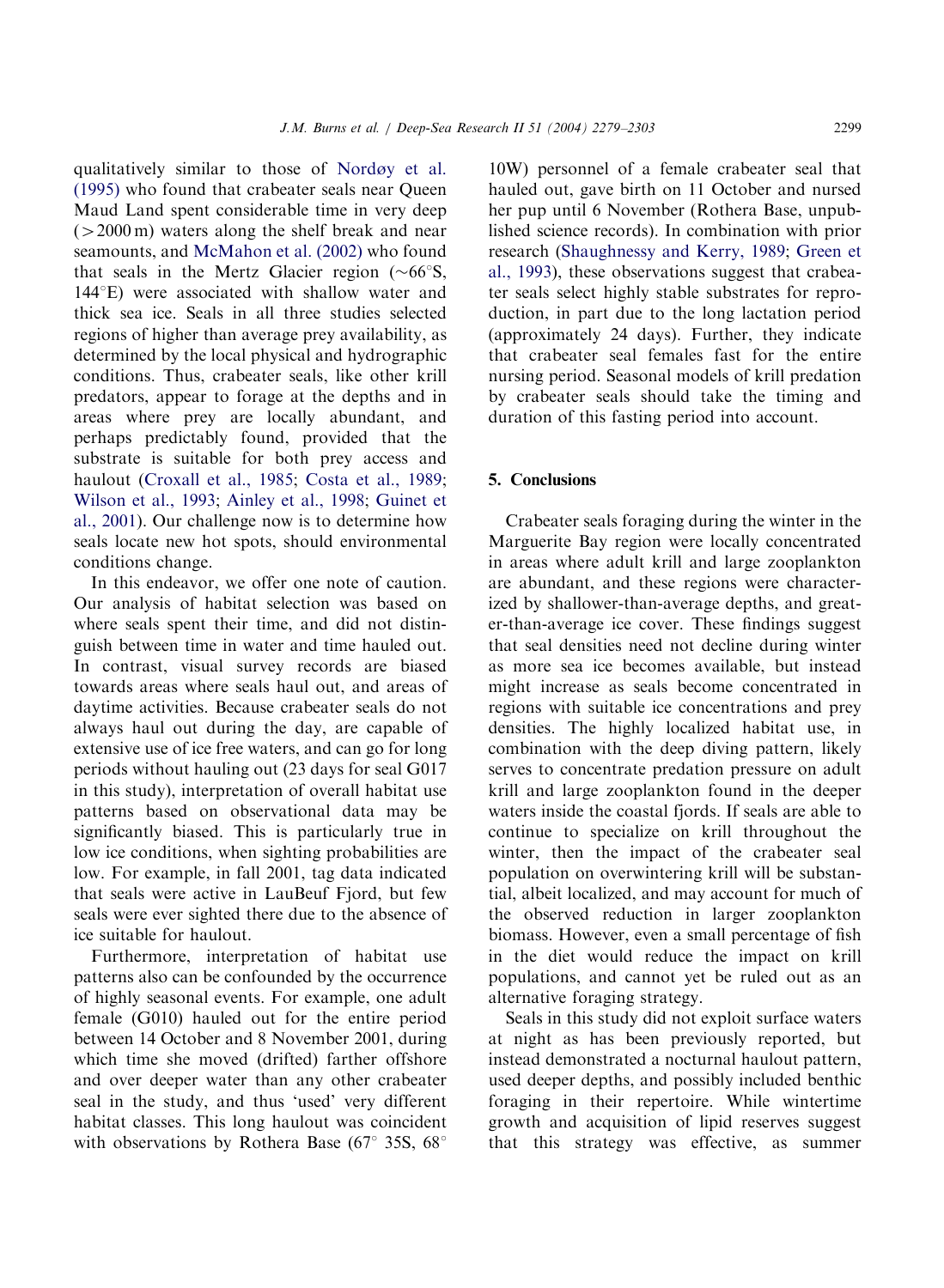<span id="page-21-0"></span>approached, seals returned to daytime haulout and nocturnal foraging. These findings indicate that despite their high degree of specialization on a single prey resource, crabeater seals have the behavioral plasticity to forage successfully under a wide range of environmental conditions. Further, they suggest that there are complex interactions between seal movement and diving patterns, krill abundance and distribution, sea-ice extent and seafloor depth, and seasonal light levels.

#### Acknowledgements

Our research in the Antarctic could not have been carried out without the able assistance of a splendid group of field and technical assistance: Beth Chittick, Millie Gray and Julie Barnes provided fabulous veterinary support, Ari Friedlander, Carey Kuhn, and Scott Shaffer were intrepid seal handlers, and Phil Lovell provided excellent technical assistance. In addition, the Captain and Crew of the A.S.R.V. Lawrence M. Gould, and the science support staff from Raytheon Polar Services worked hard to ensure our success. In particular, we would like to thank Captains Robert Verret and Warren Sanamo, and the crew of the Gould for excellent ship handling and operations. Marine Project Coordinators Steve Ager, Alice Doyle, Karl Newyear, and Skip Owens, and marine technicians Josh Spillane, Christian McDonald, Jenny White and Sparky Weisblatt provided excellent support throughout. In addition, we sincerely appreciate the generosity and hospitality of the British Antarctic Survey and the winter-over personnel at Rothera Base who supported us during a week long stay in autumn 2002, during which time we were able to deploy three SRDL tags. We would also like to thank Hoffmann–La Roche Inc., which donated the Midazolam. Finally, we would like to thank the cruise leaders Jose Torres and Peter Wiebe, and all the scientists who participated on the Southern Ocean GLOBEC cruises, who willingly shared ship time and resources so that we all could accomplish our research goals. This research was funded under NSF grants #OPP-0003956 to J.M. Burns and OPP-9981683 to D.P. Costa and D. Crocker. U.S. GLOBEC contribution number is 465.

#### References

- Ainley, D.G., Wilson, R.P., Barton, K.J., Ballard, G., Nur, N., Karl, B., 1998. Diet and foraging effort of Adélie penguins in relation to pack-ice condition in the southern Ross Sea. Polar Biology 20, 311–319.
- Ancel, A., Kooyman, G.L., Ponganis, P.J., Gendner, J.P., Lignon, J., Mestre, X., Huin, N., Thorson, P., Robisson, P., Le Maho, Y., 1992. Foraging behavior of emperor penguins as a resource detector in winter and summer. Nature 360, 336–338.
- APIS, 1995. Report of Antarctic Pack Ice Seals: Indicators of Environmental Change and Contributors to Carbon Flux.
- Ashjian, C.J., Rosenwaks, G.A., Wiebe, P.H., Davis, C.S., Gallager, S.M., Copley, N.J., Lawson, G.L., Alatalo, P., 2004. Distribution of zooplankton on the continental shelf off Marguerite Bay, Antarctic Peninsula, during Austral Fall and Winter, 2001. Deep-Sea Research II, this issue [doi:[10.1016/j.dsr2.2004.07.025](http://10.1016/j.dsr2.2004.07.025)].
- Beardsley, R.C., Limeburner, R., Owens, W.B., 2004. Drifter measurements of surface currents near Marguerite Bay on the western Antarctic Peninsula shelf during austral summer and fall, 2001 and 2002. Deep-Sea Research II, this issue [doi:[10.1016/j.dsr2.2004.07.031](http://10.1016/j.dsr2.2004.07.031)].
- Bengtson, J.L., Laws, R.M., 1985. Trends in crabeater seal age at maturity: an insight into Antarctic marine interactions. In: Siegfried, W.R., Condy, P.R., Laws, R.M. (Eds.), Antarctic Nutrient Cycles and Food Webs. Springer, Berlin, pp. 669–675.
- Bengtson, J.L., Stewart, B.S., 1992. Diving and haulout behavior of crabeater seals in the Weddell Sea, Antarctica, during March 1986. Polar Biology 12, 635–644.
- Bester, M.N., Erickson, A.W., Ferguson, J.H., 1995. Seasonal change in the distribution and density of seals in the pack ice off Princess Martha Coast, Antarctica. Antarctic Science 7, 357–364.
- Boyd, I.L., Arnbom, T.R., 1991. Diving behaviour in relation to water temperature in the southern elephant seal: foraging implications. Polar Biology 11, 259–266.
- Boyd, I.L., Murray, A.W.A., 2001. Monitoring a marine ecosystem using responses of upper trophic level predators. Journal of Animal Ecology 70, 747–760.
- Boyd, I.L., Arnould, J.P.Y., Barton, T., Croxall, J.P., 1994. Foraging behaviour of Antarctic fur seals during periods of contrasting prey abundance. Journal of Animal Ecology 63, 703–713.
- Bradshaw, C.J.A., Hindell, M.A., Michael, K.J., Sumner, M.D., 2002. The optimal spatial scale for the analysis of elephant seal foraging as determined by geo-location in relation to sea surface temperatures. International Council for the Exploration of the Sea Journal of Marine Science 59, 770–781.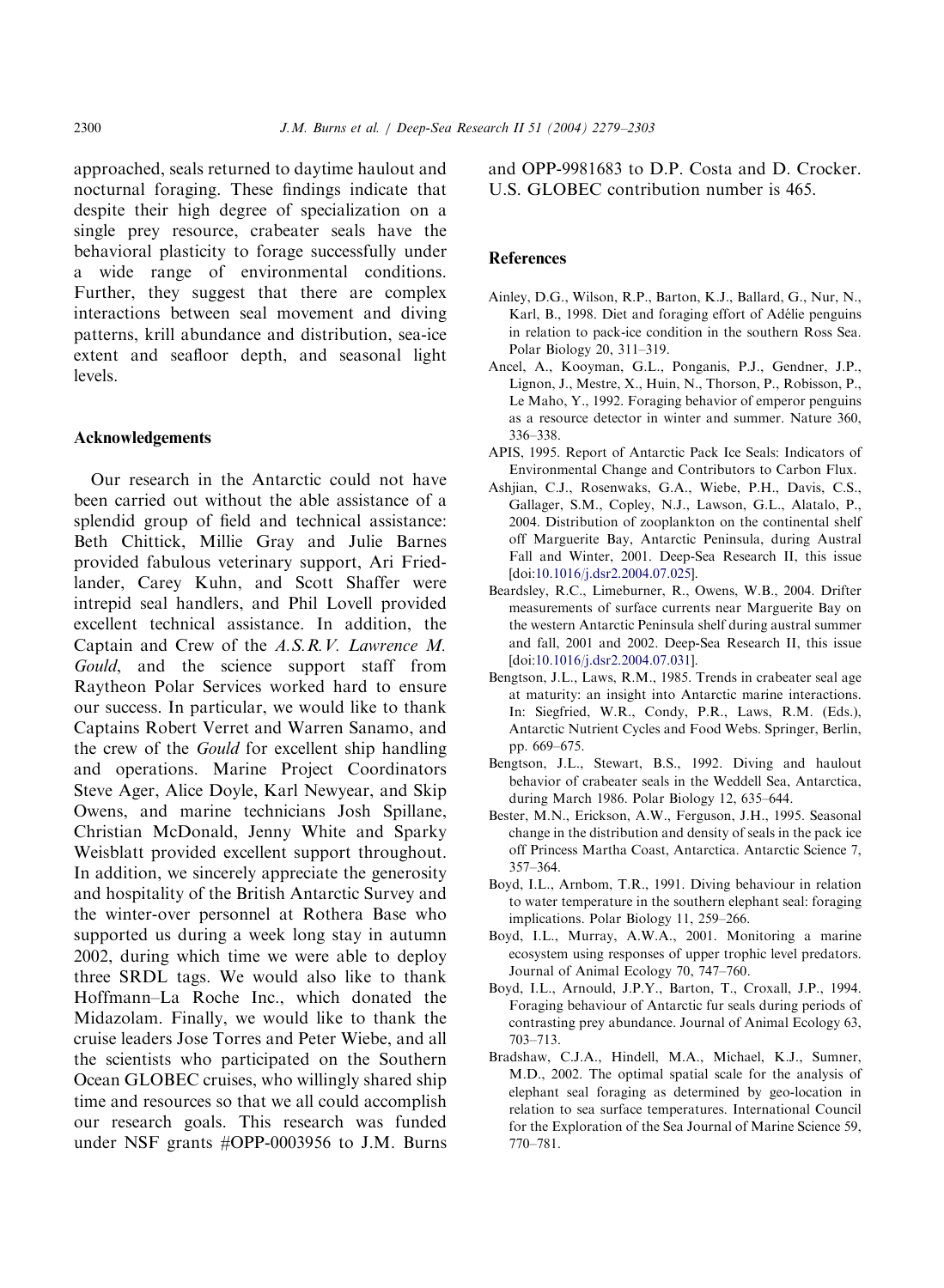- <span id="page-22-0"></span>Brierley, A.S., Watkins, J.L., 2000. Effects of sea ice cover on the swarming behaviour of Antarctic krill, Euphausia superba. Canadian Journal of Fisheries and Aquatic Sciences 57, 24–30.
- Chapman, E.W., Ribic, C.A., Fraser, W.R., 2004. The distribution of seabirds and pinnipeds in Marguerite Bay and their relationship to physical features during austral winter 2001. Deep-Sea Research II, this issue [doi[:10.1016/](http://10.1016/j.dsr2.2004.07.005) [j.dsr2.2004.07.005](http://10.1016/j.dsr2.2004.07.005)].
- Comiso, J.C., 1990. DMSPSSM/I Daily Polar Gridded Sea Ice Concentrations. National Snow and Ice Data Center, Boulder, CO.
- Costa, D.P., 1991. Reproductive and foraging energetics of high latitude penguins, albatrosses and pinnipeds: implications for life history patterns. American Zoologist 31, 111–130.
- Costa, D.P., Crocker, D.E., 1996. Marine mammals of the Southern Ocean. Antarctic Research Series 70, 287–301.
- Costa, D.P., Croxall, J.P., Duck, C.D., 1989. Foraging energetics of Antarctic fur seals in relation to changes in prey availability. Ecology 70, 596–606.
- Crocker, D.E., Costa, D.P., Le Boeuf, B.J., Webb, P.M., Houser, D.S., 2004. Impact of El Niño on the foraging behavior of female northern elephant seals. Marine Ecology Progress Series, in press.
- Croxall, J.P., Everson, I., Kooyman, G.L., Ricketts, C., Davis, R.W., 1985. Fur seal diving behavior in relation to vertical distribution of krill. Journal of Animal Ecology 54, 1–8.
- Fedak, M.A., Thompson, D., 1993. Behavioural and physiological options in diving seals. Symposium of the Zoological Society of London 66, 333–348.
- Fedak, M.A., Lovell, P., Grant, S.M., 2001. Two approaches to compressing and interpreting time–depth information as collected by timed–depth recorders and satellite linked data loggers. Marine Mammal Science 17, 94–110.
- Fedak, M.A., Lovell, P., McConnell, B.J., Hunter, C., 2002. Overcoming the constraints of long range radio telemetry from animals: getting more useful data from smaller packages. Integrative and Comparative Biology 42, 3–10.
- Field, I., Hindell, M.A., Slip, D.J., Michael, K., 2001. Foraging strategies of southern elephant seals (Mirounga leonina) in relation to frontal zones and water masses. Antarctic Science 13, 371–379.
- Gales, N.J., Mattlin, R.H., 1998. Fast, safe, field-portable gas anesthesia for otariids. Marine Mammal Science 14, 355–361.
- Gilbert, J.R., Erickson, A.W., 1977. Distribution and abundance of seals in the pack ice of the Pacific sector of the Southern Ocean. In: Llano, G.A. (Ed.), Adaptations Within Antarctic Ecosystems. Smithsonian Institution, Washington, DC, pp. 703–740.
- Green, K., Williams, R., 1986. Observations on food remains in faeces of elephant, leopard and crabeater seals. Polar Biology 6, 43–45.
- Green, B., Fogerty, A., Libke, K., Newgrain, K., Shaughnessy, P.D., 1993. Aspects of lactation in the crabeater seal (Lobodon carcinophagus). Australian Journal of Zoology 41, 203–213.
- Guinet, C., Jouventin, P., Georges, J.-Y., 1994. Long term population changes of fur seals Arctocephalus gazella and Arctocephalus tropicalis on subantarctic (Crozet) and subtropical (St. Paul and Amsterdam) island and their possible relationship to El Niño Southern Oscillation. Antarctic Science 6, 473–478.
- Guinet, C., Dubroca, L., Lea, M.A., Goldsworthy, S., Cherel, Y., Duhamel, G., Bonadonna, F., Donnay, J., 2001. Spatial distribution of foraging in female Antarctic fur seals Arctocephalus gazella in relation to oceanographic variables: a scale-dependent approach using geographic information systems. Marine Ecology Progress Series 219, 251–264.
- Gutt, J., Siegel, V., 1994. Benthopelagic aggregations of krill (Euphausia superba) on the deeper shelf of the Weddell Sea (Antarctica). Deep Sea Research 41, 169–178.
- Hewitt, R.P., Lipsky, J.D., 2002. Krill. In: Perrin, W.F., Wursig, B., Thewissen, J.G.M. (Eds.), Encyclopedia of Marine Mammals. Academic Press, San Diego, pp. 676–684.
- Hindell, M.A., Bradshaw, C.J.A., Harcourt, R.G., Guinet, C., 2003. Ecosystem monitoring: are seals a potential tool for monitoring change in marine systems? In: Gales, N.J., Hindell, M.A., Kirkwood, R. (Eds.), Marine Mammals. Fisheries, Tourism and Management Issues. CSIRO Publishing, Melbourne.
- Hofmann, E., Klinck, J.M., Costa, D.P., Daly, K.L., Torres, J.J., Fraser, W.R., 2002. US Southern Ocean Global Ocean Ecosystems Dynamics Program. Oceanography 15, 64–74.
- Hunt, G.L., Heinemann, D., Everson, I., 1992. Distribution and predator–prey interactions of macaroni penguins, Antarctic fur seals, and Antarctic krill near Bird Island, South Georgia. Marine Ecology Progress Series 86, 15–30.
- Ichii, T., Katayama, K., Obitsu, N., Ishii, H., Naganobu, M., 1998. Occurrence of Antarctic krill (Euphausia superba) concentrations in the vicinity of the South Shetland Islands: relationship to environmental parameters. Deep-Sea Research 45, 1235–1262.
- Joiris, C.R., 1991. Spring distribution and ecological role of seabirds and marine mammals in the Weddell Sea, Antarctica. Polar Biology 11, 415–424.
- Kalinowski, J., 1978. Vertical migration of krill in the region of South Georgia, February–March 1976. Polish Archives of Hydrobiology 25, 573–583.
- Kawaguchi, S., Ishikawa, K., Matsuda, O., 1986. The overwintering strategy of Antarctic krill (Euphausia superba Dana) under the coastal fast ice off the Ongul Islands in Lutzow–Holm Bay, Antarctica. Memoirs of National Institute of Polar Research (Special Issue) 44, 67–85.
- Klinck, J.M., Hofmann, E.E., Beardsley, R.C., Salihoglu, B., Howard, S., 2004. Water-mass properties and circulation on the west Antarctic Peninsula Continental Shelf in Austral Fall and Winter 2001. Deep-Sea Research II, this issue [doi:[10.1016/j.dsr2.2004.08.001](http://10.1016/j.dsr2.2004.08.001)].
- Kooyman, G.L., Cherel, Y., Le Maho, Y., Croxall, J.P., Thorson, P., Ridoux, V., Kooyman, C.A., 1992. Diving behavior and energetics during foraging cycles in king penguins. Ecological Monographs 62, 143–163.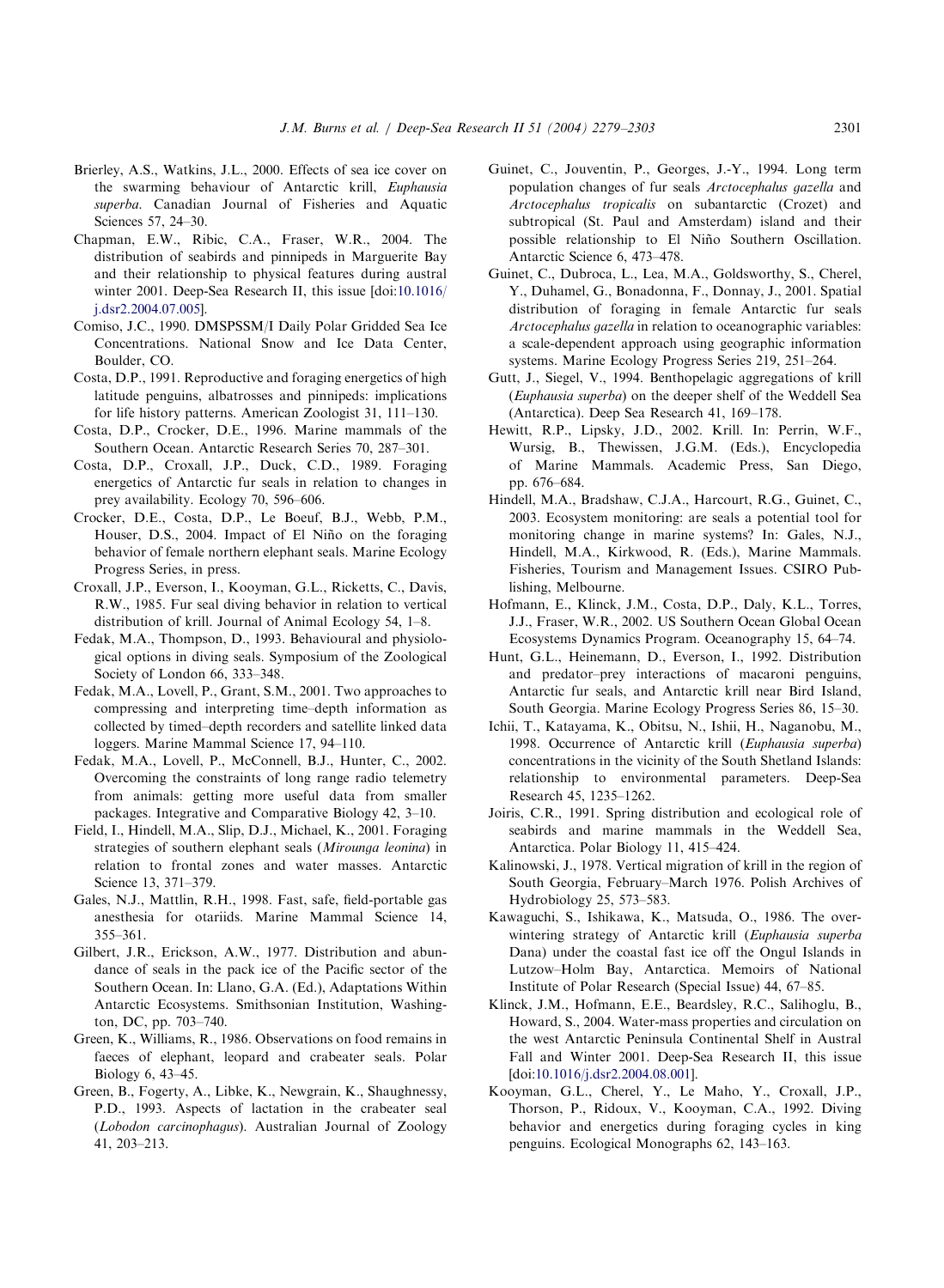- <span id="page-23-0"></span>Lascara, C.M., Hofmann, E.E., Ross, R.R., Quetin, L.B., 1999. Seasonal variability in the distribution of Antarctic krill, Euphausia superba, West of the Antarctic Peninsula. Deep-Sea Research I 46, 951–984.
- Laws, R.M., 1977. The significance of vertebrates in the Antarctic marine ecosystem. In: Llano, G.A. (Ed.), Adaptations Within Antarctic Ecosystems. Smithsonian Institute, Washington, DC, pp. 411–438.
- Laws, R.M., 1985. The ecology of the Southern Ocean. American Scientist 73, 26–40.
- Laws, R.M., Baird, A., Bryden, M.M., 2003. Size and growth of the crabeater seal Lobodon carcinophagus (Mammalia: Carnivora). Journal of Zoology (London) 259, 103–108.
- Lawson, G.L., Wiebe, P.H., Ashjian, C.J., Galleger, S.M., Davis, C.S., Warren, J.D., 2004. Acoustically-inferred zooplankton distribution in relation to hydrography west of the Antarctic Peninsula. Deep-Sea Research II, this issue [doi:[10.1016/j.dsr2.2004.07.022](http://10.1016/j.dsr2.2004.07.022)].
- Lowry, L.F., Testa, J.W., Calvert, W., 1988. Winter feeding of crabeater and leopard seals near the Antarctic penninsula. Polar Biology 8, 475–478.
- Lunn, N.J., Boyd, I.L., Croxall, J.P., 1994. Reproductive performance of female Antarctic fur seals: the influence of age, breeding experience, environmental variation and individual quality. Journal of Animal Ecology 63, 827–840.
- Marschall, H.P., 1988. The overwintering strategy of the Antarctic krill under the pack-ice of the Weddell Sea. Polar Biology 6, 129–135.
- McConnell, B.J., Chambers, C., Fedak, M.A., 1992. Foraging ecology of southern elephant seals in relation to the bathymetry and productivity of the Southern Ocean. Antarctic Science 4, 393–398.
- McCullagh, P., Nelder, J.A., 1989. Generalized Linear Models. Chapman & Hall, London, UK.
- McMahon, C.R., Hindell, M.A., Dorr, T., Massom, R.A., 2002. Winter distribution and abundance of crabeater seals off George V land, East Antarctica. Antarctic Science 14, 128–133.
- Neu, C.W., Byers, C.R., Peek, J.M., 2002. A technique for analysis of utilization-availability data. Journal of Wildlife Management 38, 541–545.
- Nordøy, E.S., Folkow, L.P., Blix, A.S., 1995. Distribution and diving behaviour of crabeater seals (Lobodon carcinophagus) off Queen Maud Land. Polar Biology 15, 261–268.
- Nybakken, J.W., 2001. Marine Biology, An Ecological Approach. Benjamin Cummings, San Francisco, CA.
- O'Brien, D.P., 1987. Direct observations on the behaviour of Euphausia superba and Euphausia crystallorophias under pack-ice during the Antarctic spring of 1985. Journal of Crustacean Biology 7, 437–448.
- Øritsland, T., 1977. Food consumption of seals in the Antarctic pack ice. In: Llano, G.A. (Ed.), Adaptations within Antarctic Ecosystems. Smithsonian Institute, Washington, DC, pp. 749–767.
- Service Argos, 1996. User's Manual. Argos/CLS, Landover, MD.
- Shaughnessy, P.D., 1991. Immobilisation of crabeater seals, Lobodon carcinophagus, with ketamine and diazepam. Wildlife Research 18, 165–168.
- Shaughnessy, P.D., Kerry, K.R., 1989. Crabeater seals Lobodon carcinophagus during the breeding season: observations on five groups near Enderby Land, Antarctica. Marine Mammal Science 5, 68–77.
- Siegel, V., 1988. A concept of seasonal variation of krill (Euphausia superba) distribution and abundance west of the Antarctic Penninsula. In: Sahrhage, D. (Ed.), Antarctic Ocean and Resources Variability. Springer, Berlin, pp. 219–230.
- Siegel, V., Loeb, V., Gröger, J., 1998. Krill (Euphausia superba) density, proportional and absolute recruitment and biomass in the Elephant Island region (Antarctic peninsula) during the period 1977 to 1997. Polar Biology 19, 393–398.
- Sokal, R.R., Rohlf, F.J., 1995. Biometry. W.H. Freeman and Company, New York.
- Spiridonov, V.A., 1992. Distribution and biological properties of the Antarctic krill Euphasia superba Dana during winter Weddell gyre study (WWGS) 1989. Proceedings of the NIPR Symposium on Polar Biology 5, 55–64.
- Sprong, I., Schalk, P.H., 1992. Acoustic observations on krill spring–summer migration and patchiness in the northern Weddell Sea. Polar Biology 12, 261–268.
- Stretch, J.J., Hamner, P.P., Hamner, W.M., Michel, W.C., Cook, J., Sullivan, C.W., 1988. Foraging behavior of Antarctic krill (Euphausia superba) on sea ice microalgae. Marine Ecology Progress Series 44, 131–139.
- Testa, J.W., Oehlert, G., Ainley, D.G., Bengtson, J.L., Siniff, D.B., Laws, R.M., Rounsevell, D., 1991. Temporal variability in Antarctic marine ecosystems: periodic fluctuations in the phocid seals. Canadian Journal of Fisheries and Aquatic Sciences 48, 631–639.
- Thiele, D., Chester, E., Moore, S., Sirovic, A., Hildebrand, J., Friedlaender, A., 2004. Seasonal variability in whale encounters in the Western Antarctic Peninsula. Deep-Sea Research II, this issue [doi[:10.1016/j.dsr2.2004.07.007\]](http://10.1016/j.dsr2.2004.07.007).
- Tomo, A.P., 1983. Study on the diurnal migration of Euphausia superba and the formation of shoals. Berichte Zur Polarforschung 4, 191–195.
- Trathan, P.N., Priddle, J., Watkins, J.L., Miller, D., Murray, A.W.A., 1993. Spatial variability of Antarctic krill in the relation to mesoscale hydrography. Marine Ecology Progress Series 98, 61–71.
- Trathan, P.N., Croxall, J.P., Murphy, E.J., 1996. Dynamics of Antarctic penguin populations in relation to inter-annual variablilty in sea ice distribution. Polar Biology 16, 321–330.
- Trillmich, F., Ono, K.A., Costa, D.P., Gentry, R.L., Heath, C.B., Le Boeuf, B.J., Majluf, P., York, A.E., 1991. The effects of El Niño on pinniped populations in the eastern Pacific. In: Trillmich, F., Ono, K.A. (Eds.), Pinnipeds and El Niño. Springer, Berlin, pp. 247–270.
- van Franecker, J.A., 1992. Top predators as indicators for ecosystem events in the confluence zone and the marginal ice zone of the Weddell and Scotia Seas, Antarctica, November 1988–January 1989. Polar Biology 12, 93–102.